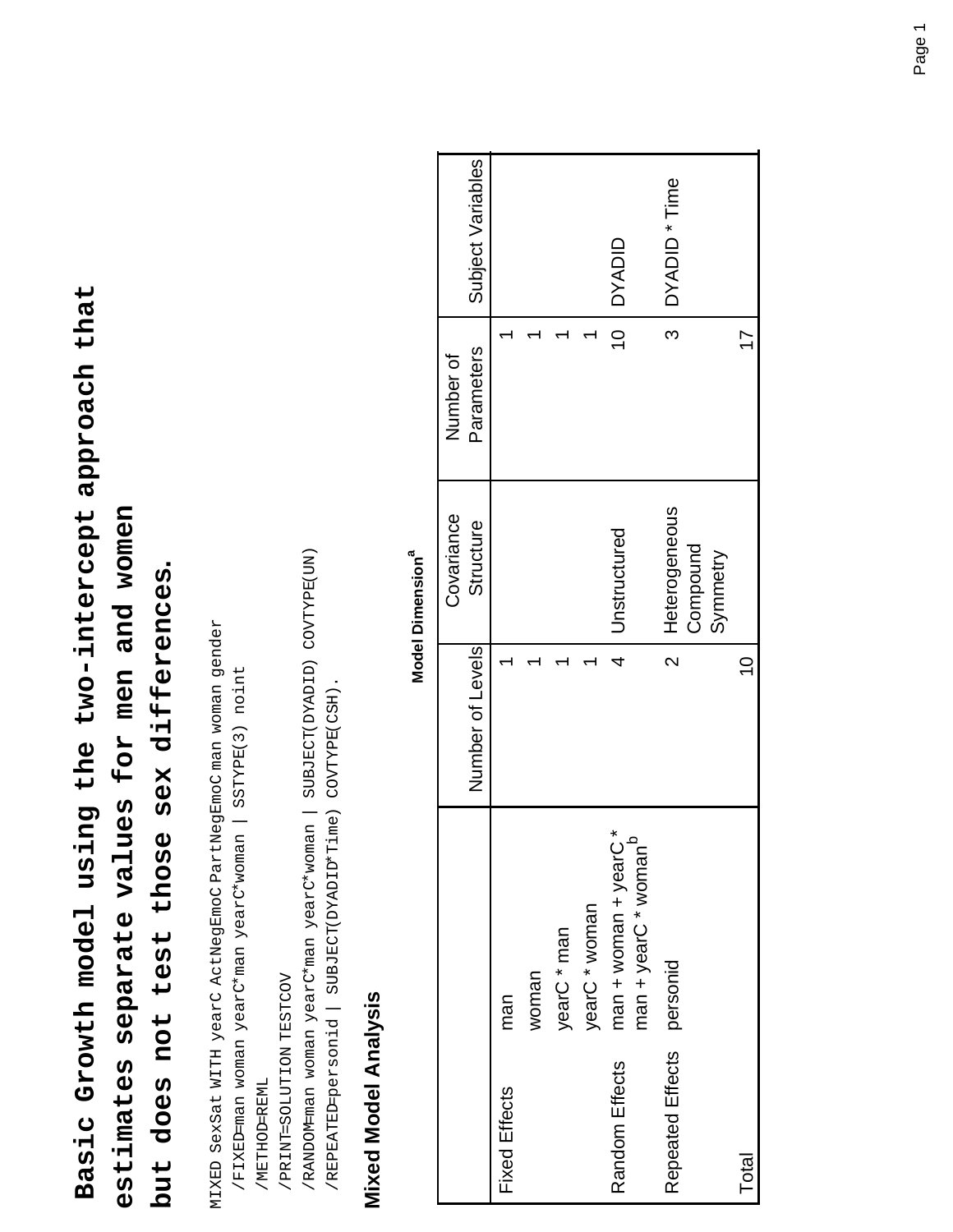#### **Model Dimension**<sup>a</sup> **Model Dimensiona**

|                      |                                  | Number of<br>Subjects |
|----------------------|----------------------------------|-----------------------|
| <b>Fixed Effects</b> | man                              |                       |
|                      | woman                            |                       |
|                      | yearC * man                      |                       |
|                      | yearC * woman                    |                       |
| Random Effects       | * C * Woman + year               |                       |
|                      | man + yearC * woman <sup>b</sup> |                       |
| Repeated Effects     | personid                         | 871                   |
|                      |                                  |                       |
| Total                |                                  |                       |

# Dependent Variable: SexSat. a. Dependent Variable: SexSat.

As of version 11.5, the syntax rules for the RANDOM subcommand have changed. Your command syntax may yield results that differ b. As of version 11.5, the syntax rules for the RANDOM subcommand have changed. Your command syntax may yield results that differ from those produced by prior versions. If you are using version 11 syntax, please consult the current syntax reference guide for more from those produced by prior versions. If you are using version 11 syntax, please consult the current syntax reference guide for more information. information.

#### Information Criteria<sup>a</sup> **Information Criteriaa**

| -2 Restricted Log                      | 2497.952 |
|----------------------------------------|----------|
| Likelihood                             |          |
| Akaike's Information                   | 2523.952 |
| Criterion (AIC)                        |          |
| Hurvich and Tsai's                     | 2524.164 |
| Criterion (AICC)                       |          |
| Bozdogan's Criterion                   | 2607.924 |
| (CAIC)                                 |          |
| Schwarz's Bayesian                     | 2594.924 |
| Criterion (BIC)                        |          |
| The information criteria are displayed |          |
| in smaller-is-better form.             |          |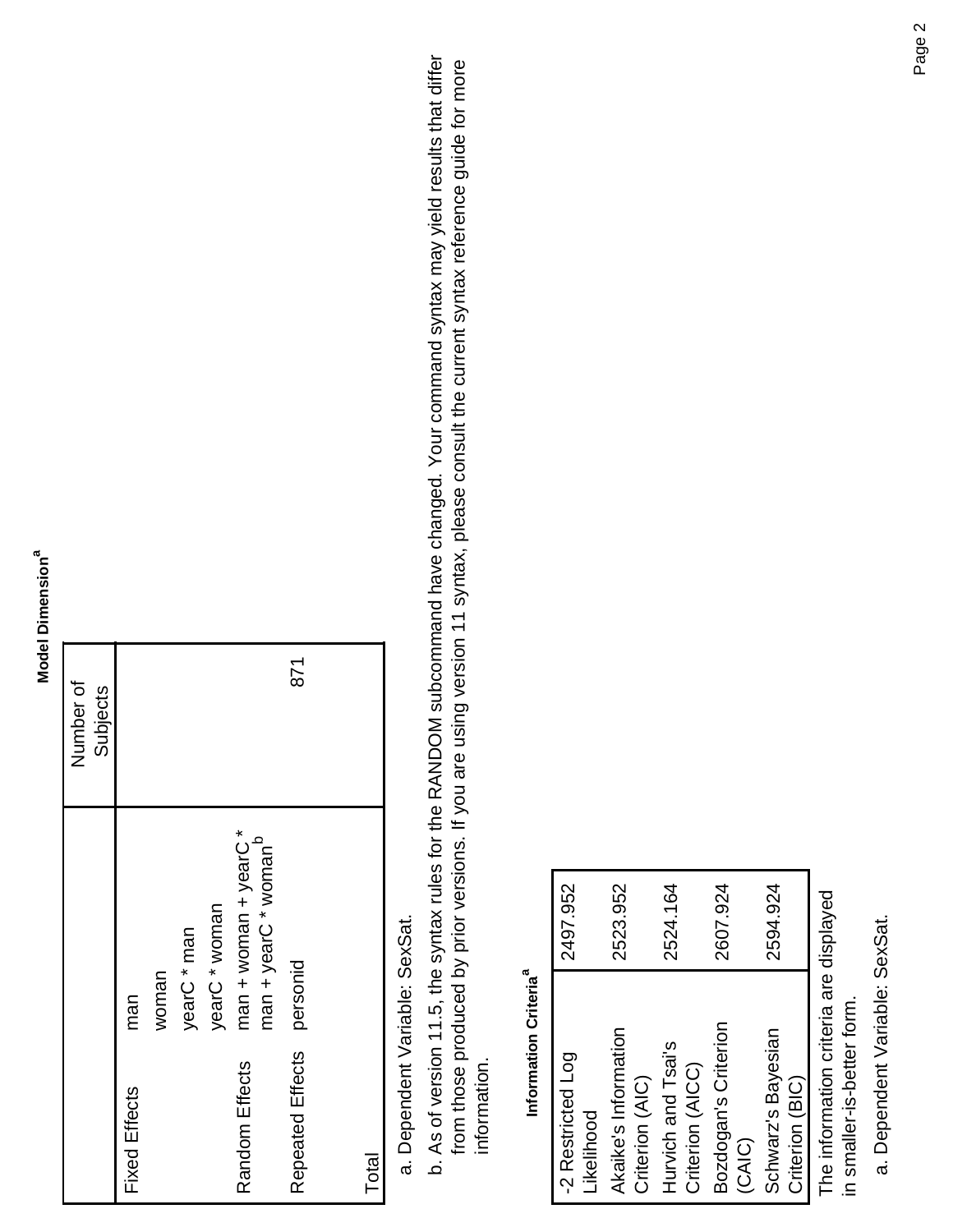#### **Fixed Effects Fixed Effects**

| l       |
|---------|
| j       |
| ដូ<br>J |
| ١       |

| Source        | Numerator df   Denominator df |          | <u>່ອ່</u>       |
|---------------|-------------------------------|----------|------------------|
| man           | 216.977                       | 9124.087 | 80               |
| woman         | 216.959                       | 9036.571 | $\overline{000}$ |
| yearC * man   | 216.481                       | 7.719    | 800              |
| vearC * woman | 217.046                       | 13.750   | 000              |

Dependent Variable: SexSat. a. Dependent Variable: SexSat.

## Estimates of Fixed Effects<sup>a</sup> **Estimates of Fixed Effects**<sup>a</sup>

|               |              |                       |                  |          |               |           | 95% Confidence Interval   |
|---------------|--------------|-----------------------|------------------|----------|---------------|-----------|---------------------------|
| Parameter     |              | Estimate   Std. Error |                  |          | .<br>Sig.     |           | Lower Bound   Upper Bound |
| man           | 3.369857     |                       | 035279   216.977 | 95.520   | $\frac{0}{0}$ | 3.300324  | 3.439391                  |
| voman         | .366184<br>က |                       | 035411   216.959 | 195.061  | $\frac{0}{0}$ | 3.296391  | 3.435977                  |
| vearC * man   | 019796       | 007125   216.481      |                  | $-2.778$ | 006           | $-033839$ | $-005752$                 |
| yearC * woman | .026306      |                       | 007094 217.046   | $-3.708$ | 000           | $-040289$ | $-012324$                 |

Dependent Variable: SexSat. a. Dependent Variable: SexSat.

Covariance Parameters **Covariance Parameters**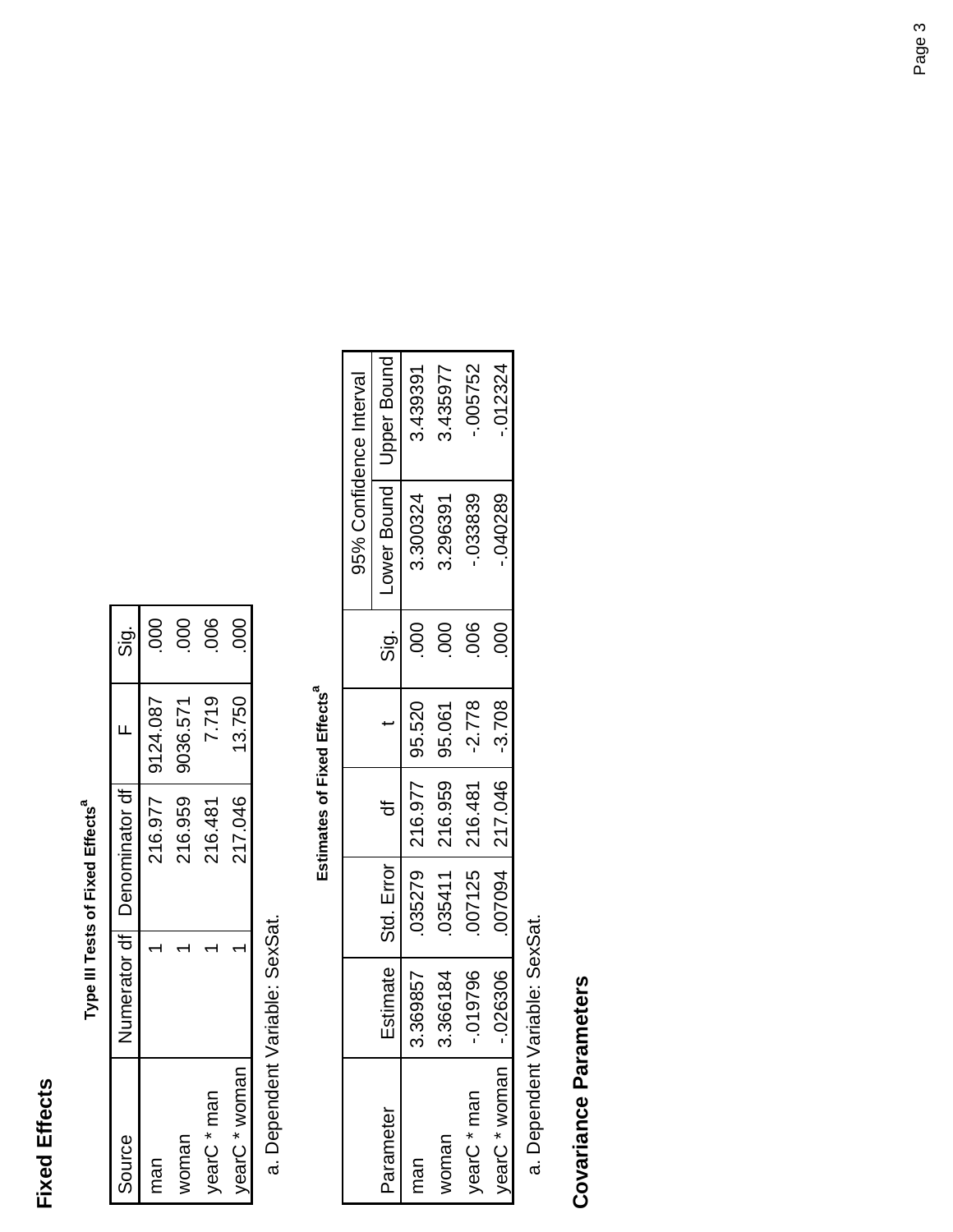| ֖֖֖֖֖֖֖֖ׅ֖ׅ֖ׅ֖ׅ֪ׅ֖ׅ֖֧ׅ֪ׅ֪֪֪֪֪֪֪֪֪֪֪֪֪֪֪֪֪֪֪֪֪֪֪֪֪֪֪֪֚֚֚֚֚֚֚֚֚֚֚֚֚֚֚֚֚֚֚֚֚֚֚֬֓֞֬֝֬֓֬֝֓֬֝֓֞֬֝֬֓֬֝֬<br>ı |
|-------------------------------------------------------------------------------------------------------|
|                                                                                                       |
| I                                                                                                     |
|                                                                                                       |

| Parameter                       |                   |             |            |          |                |             | 95% Confidence Interval |
|---------------------------------|-------------------|-------------|------------|----------|----------------|-------------|-------------------------|
|                                 |                   | Estimate    | Std. Error | Wald Z   | $\frac{1}{5}$  | Lower Bound | Jpper Bound             |
| Repeated Measures               | Var: [personid=1] | 150371      | 010199     | 14.744   | 000            | 131653      | 171750                  |
|                                 | Var: [personid=2] | 168082      | 011406     | 14.737   | 000            | .147151     | 191992                  |
| CSH <sub>ro</sub>               |                   | 532217      | 034382     | 15.479   | 000            | 461498      | 596214                  |
| UN(1,1)<br>man + years + chears |                   | 233623      | 026174     | 8.926    | 000            | 187565      | 290991                  |
| UN (2,1)<br>man + yearC * woman |                   | 142960      | 021690     | 6.591    | 000            | 100448      | 185471                  |
| UN (2,2)<br>Subject = DYADID]   |                   | 231230      | 026402     | 8.758    | 000            | .184865     | 289225                  |
| UN (3,1)                        |                   | 007030      | 003757     | 1.871    | $\overline{0}$ | -.000333    | 014393                  |
| UN (3,2)                        |                   | 002824      | 003743     | .755     | 451            | $-004512$   | 010161                  |
| UN (3,3)                        |                   | 005429      | 001130     | 4.805    | 000            | 003610      | 008163                  |
| <b>JN(4,1)</b>                  |                   | 8.875481E-5 | 003703     | .024     | 981            | 007169      | 007347                  |
| UN (4,2)                        |                   | $-003834$   | 003726     | $-1.029$ | 304            | $-011136$   | 003469                  |
| UN (4,3)                        |                   | 003970      | 000948     | 4.189    | 000            | 002112      | 005827                  |
| <b>JN (4,4)</b>                 |                   | 004687      | 001136     | 4.125    | 000            | 002914      | 007537                  |

**more complex model is 2471.11 with 17 parameters and the deviance for**  more complex model is 2471.11 with 17 parameters and the deviance for **we can drop the 4 intercept-slope covariances. The deviance for the**  The deviance for the **the simpler model is 2479.22 with 13 parameters. So O The two runs below are run using ML so they can be the chi-square with df = 4 is 8.11, p = .088 so we will drop those four covariances from the model by**  The two runs below are run using ML so they can be the chi-square with df = 4 is 8.11,  $p = .088$  so we will drop those four covariances from the model by the simpler model is 2479.22 with 13 parameters. we can drop the 4 intercept-slope covariances. **used for a deviance test to determine whether**  used for a deviance test to determine whether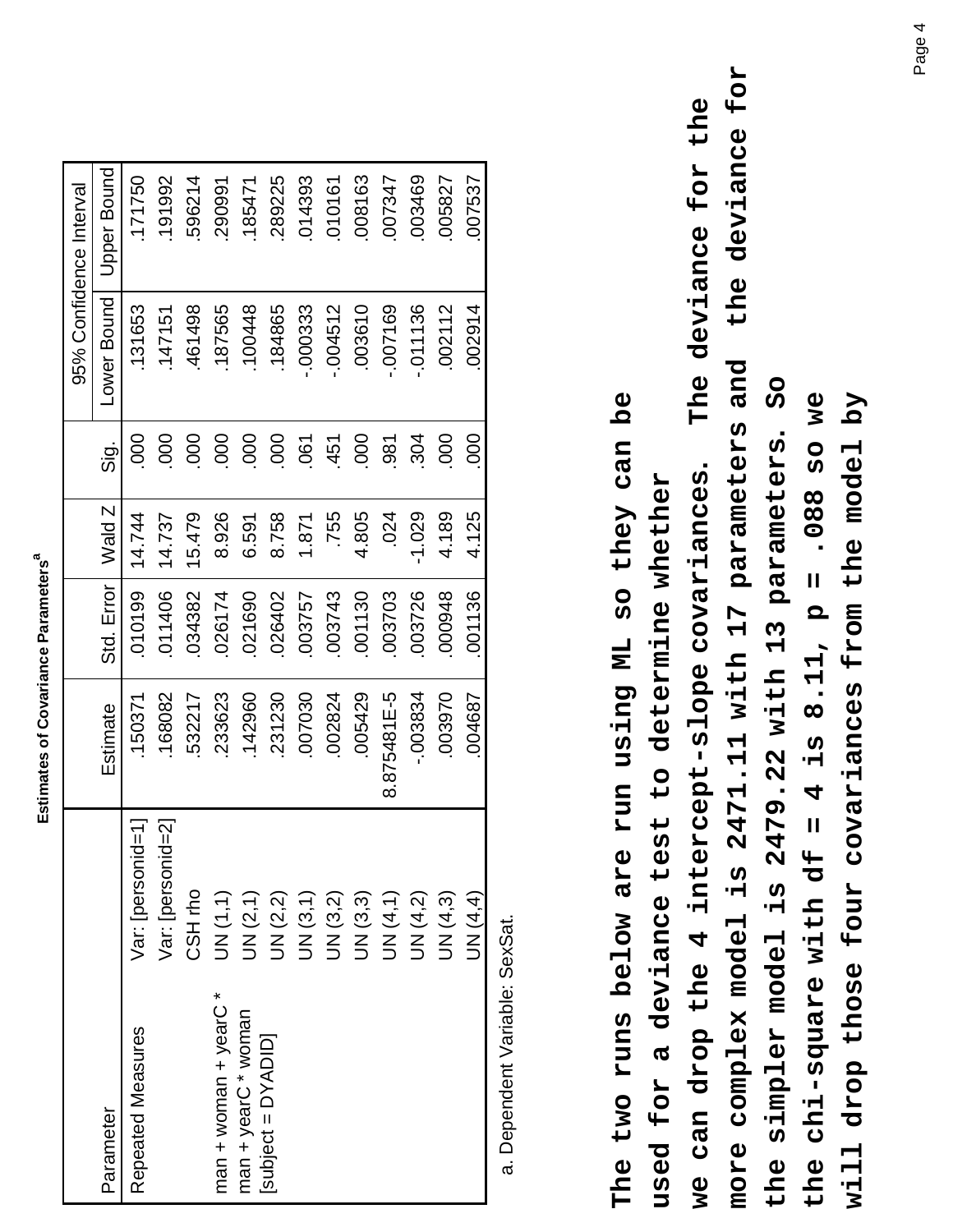# is done in the next model. **creating two random statements as is done in the next model.** creating two random statements as

MIXED SexSat WITH yearC ActNegEmoC PartNegEmoC man woman gender MIXED SexSat WITH yearC ActNegEmoC PartNegEmoC man woman gender

 /FIXED=man woman yearC\*man yearC\*woman | SSTYPE(3) noint /FIXED=man woman yearC\*man yearC\*woman | SSTYPE(3) noint

 /METHOD=ML /METHOD=ML

 /PRINT=SOLUTION TESTCOV /PRINT=SOLUTION TESTCOV

 /RANDOM=man woman yearC\*man yearC\*woman | SUBJECT(DYADID) COVTYPE(UN) /RANDOM-man woman yearC\*man yearC\*woman | SUBJECT(DYADID) COVTYPE(UN)

/REPEATED-personid | SUBJECT(DYADID\*Time) COVTYPE(CSH). /REPEATED=personid | SUBJECT(DYADID\*Time) COVTYPE(CSH).

# **Mixed Model Analysis Mixed Model Analysis**

#### **Model Dimension**<sup>a</sup> **Model Dimensiona**

|                      |                                                         | Number of Levels        | Covariance<br>Structure | Parameters<br>Number of | Subject Variables |
|----------------------|---------------------------------------------------------|-------------------------|-------------------------|-------------------------|-------------------|
|                      |                                                         |                         |                         |                         |                   |
| <b>Fixed Effects</b> | man                                                     |                         |                         |                         |                   |
|                      | woman                                                   |                         |                         |                         |                   |
|                      | yearC * man                                             |                         |                         |                         |                   |
|                      | yearC * woman                                           |                         |                         |                         |                   |
| Random Effects       | ×<br>Ω<br>man + woman + yearC<br>$man + yearC * womanc$ | 4                       | Unstructured            | 10 <sub>1</sub>         | <b>DYADID</b>     |
|                      |                                                         |                         |                         |                         |                   |
| Repeated Effects     | personid                                                | $\overline{\mathsf{C}}$ | Heterogeneous           | $\frac{1}{3}$           | DYADID * Time     |
|                      |                                                         |                         | Compound<br>Symmetry    |                         |                   |
| Total                |                                                         | $\overline{C}$          |                         | 17                      |                   |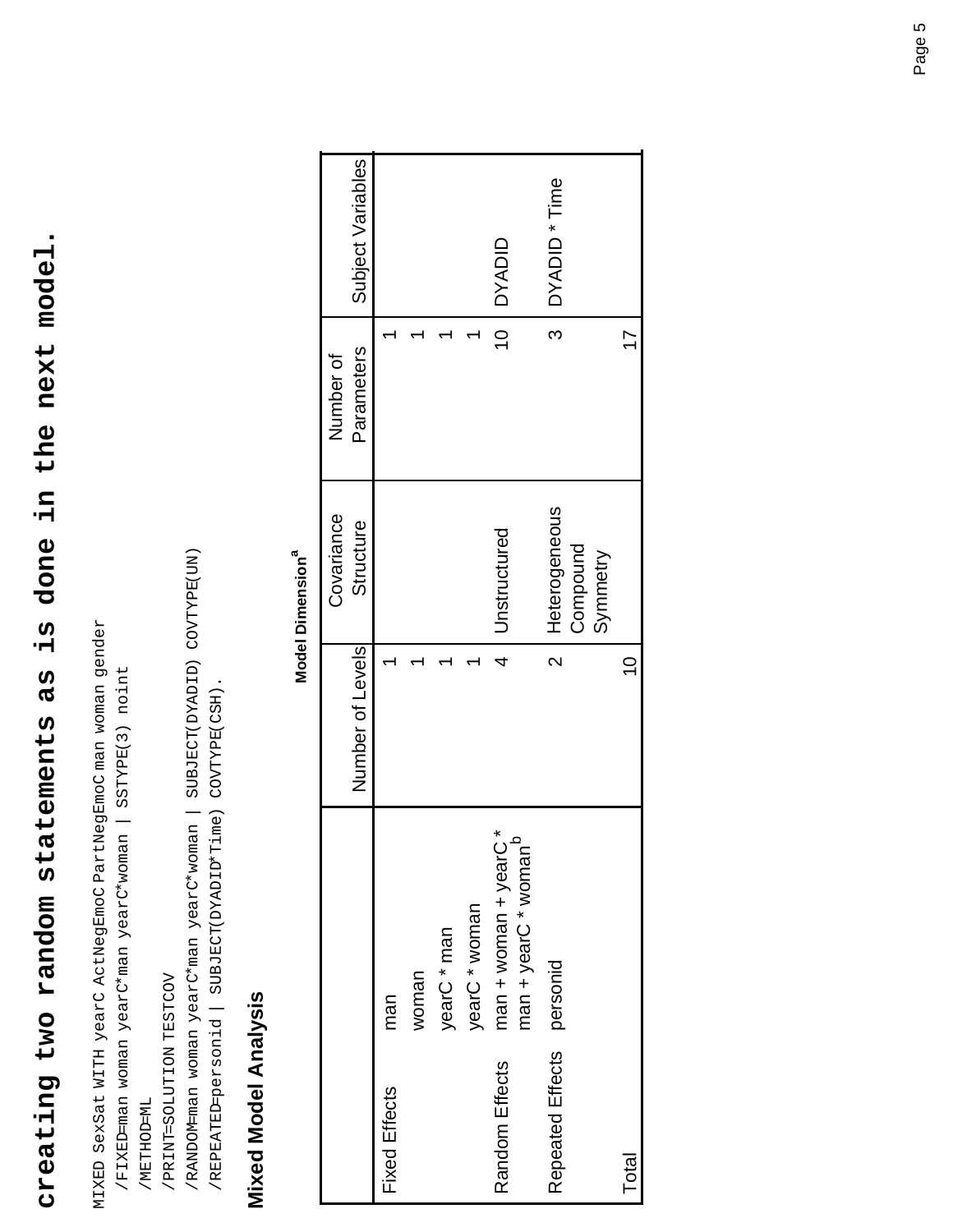#### **Model Dimension**<sup>a</sup> **Model Dimensiona**

|                      |                                  | Number of |
|----------------------|----------------------------------|-----------|
|                      |                                  | Subjects  |
| <b>Fixed Effects</b> | man                              |           |
|                      | woman                            |           |
|                      | yearC * man                      |           |
|                      | yearC * woman                    |           |
| Random Effects       | man + woman + year <sup>*</sup>  |           |
|                      | man + yearC * woman <sup>b</sup> |           |
| Repeated Effects     | personid                         | 871       |
|                      |                                  |           |
| Total                |                                  |           |

# Dependent Variable: SexSat. a. Dependent Variable: SexSat.

As of version 11.5, the syntax rules for the RANDOM subcommand have changed. Your command syntax may yield results that differ b. As of version 11.5, the syntax rules for the RANDOM subcommand have changed. Your command syntax may yield results that differ from those produced by prior versions. If you are using version 11 syntax, please consult the current syntax reference guide for more from those produced by prior versions. If you are using version 11 syntax, please consult the current syntax reference guide for more information. information.

#### Information Criteria<sup>a</sup> **Information Criteriaa**

| -2 Log Likelihood    | 2471.107 |
|----------------------|----------|
| Akaike's Information | 2505.107 |
| Criterion (AIC)      |          |
| Hurvich and Tsai's   | 2505.462 |
| Criterion (AICC)     |          |
| Bozdogan's Criterion | 2614.955 |
| (CAIC)               |          |
| Schwarz's Bayesian   | 2597.955 |
| Criterion (BIC)      |          |
|                      |          |

The information criteria are displayed The information criteria are displayed in smaller-is-better form. in smaller-is-better form.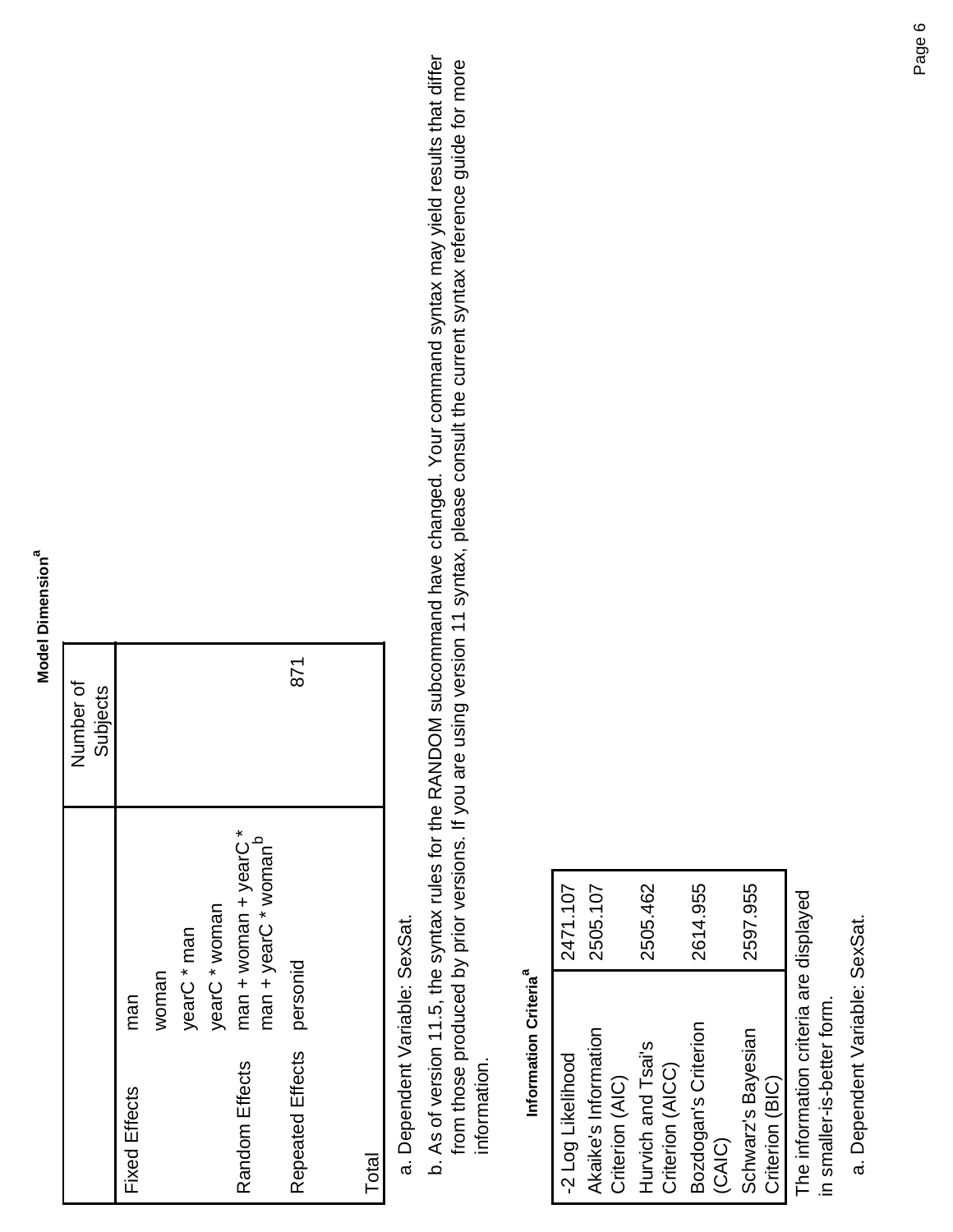#### **Fixed Effects Fixed Effects**

| ı                     |
|-----------------------|
|                       |
| ۱                     |
| ı<br>p<br>ń<br>ı<br>ı |

| Source        | Numerator df   Denominator df |          | $\frac{1}{5}$   |
|---------------|-------------------------------|----------|-----------------|
| man           | 217.977                       | 9166.165 | 000             |
| voman         | 217.959                       | 9078.226 | 800             |
| vearC * man   | 217.479                       | 7.755    | 006             |
| vearC * woman | 218.047                       | 13.814   | $\overline{0}0$ |

Dependent Variable: SexSat. a. Dependent Variable: SexSat.

## Estimates of Fixed Effects<sup>a</sup> **Estimates of Fixed Effects<sup>a</sup>**

|               |          |                       |                             |           |                 |                           | 95% Confidence Interval |
|---------------|----------|-----------------------|-----------------------------|-----------|-----------------|---------------------------|-------------------------|
| Parameter     |          | Estimate   Std. Error |                             |           | <u>່ອ</u><br>ທີ | Lower Bound   Upper Bound |                         |
| man           | 3.369856 |                       | 035198   217.977            | 95.740    | $\mathsf{SO}$   | 3.300484                  | 3.439228                |
| voman         | 3.366183 |                       | 035329   217.959            | 95.280    | $\overline{5}$  | 3.296552                  | 3.435814                |
| yearC * man   | .019796  |                       | 007109   217.479            | $ -2.785$ | 80              | 033807                    | .005785                 |
| yearC * woman | .026306  |                       | $007078$   218.047   -3.717 |           | 000             | $-040256$                 | $-012356$               |

Dependent Variable: SexSat. a. Dependent Variable: SexSat.

# **Covariance Parameters Covariance Parameters**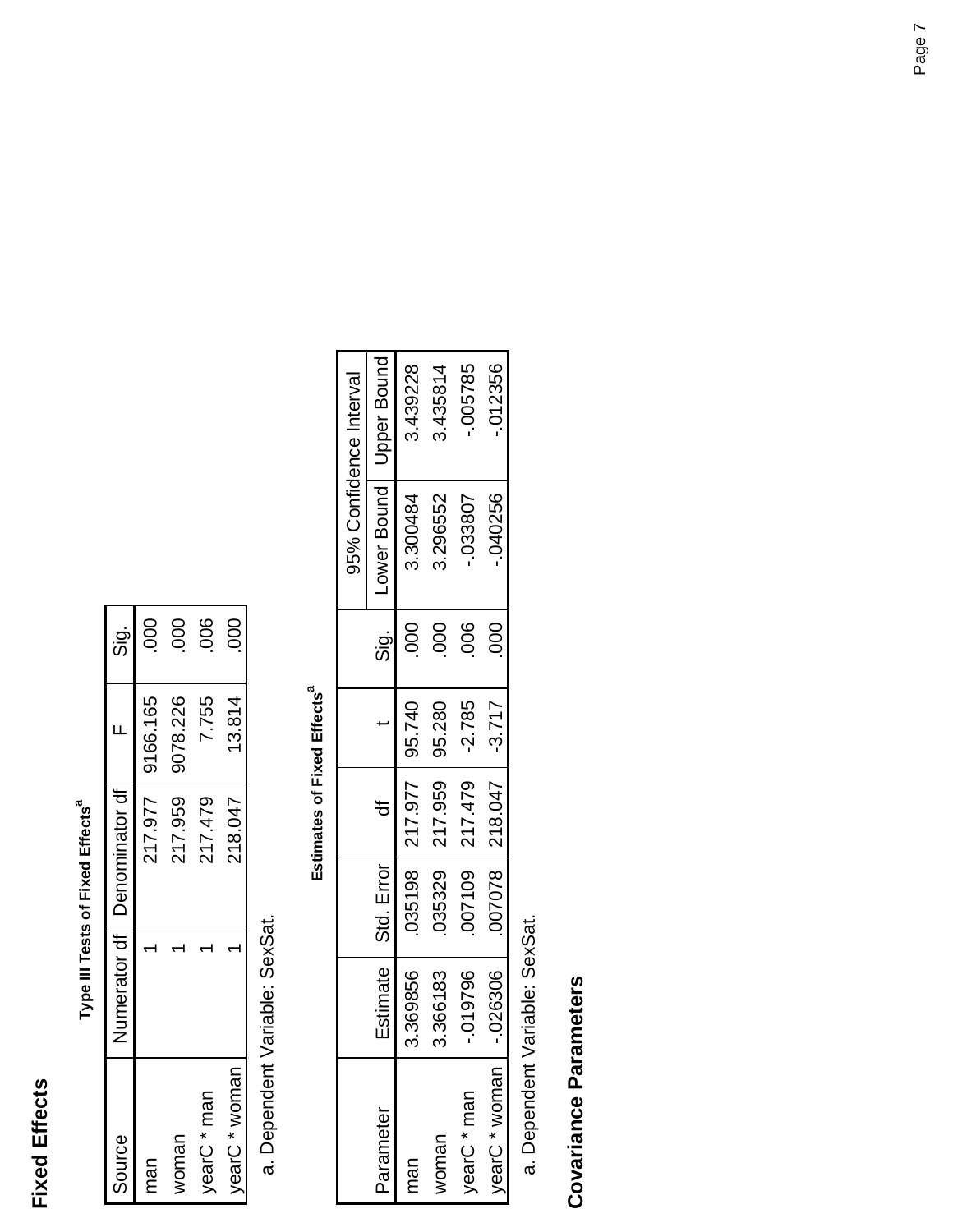| l |
|---|
|   |
| í |

|                            |                   |             |            |          |                           |             | 95% Confidence Interval |
|----------------------------|-------------------|-------------|------------|----------|---------------------------|-------------|-------------------------|
| Parameter                  |                   | Estimate    | Std. Error | Wald Z   | $\frac{\vec{a}}{\vec{b}}$ | Lower Bound | Upper Bound             |
| Repeated Measures          | Var: [personid=1] | 150370      | 010199     | 14.744   | $\overline{000}$          | 131652      | 171750                  |
|                            | Var: [personid=2] | 168083      | 011406     | 14.737   | 000                       | .147151     | 191992                  |
|                            | CSH <sub>ro</sub> | 532217      | 034382     | 15.479   | 000                       | 461499      | 596214                  |
| * C * Year + Year + Figure | UN(1,1)           | 232377      | 025996     | 8.939    | 000                       | 186626      | 289345                  |
| man + yearC * woman        | UN (2,1)          | 142206      | 021542     | 6.601    | 000                       | 099984      | 184428                  |
| Subject = DYADID]          | UN (2,2)          | 229976      | 026223     | 8.770    | 000                       | 183918      | 287567                  |
|                            | UN (3,1)          | 006997      | 003731     | 1.876    | 061                       | $-000315$   | 014310                  |
|                            | <b>JN</b> (3,2)   | 002811      | 003717     | .756     | 450                       | $-004475$   | 010097                  |
|                            | UN (3,3)          | 005378      | 001123     | 4.790    | 000                       | 003572      | 008097                  |
|                            | UN (4,1)          | 8.827142E-5 | 003678     | .024     | $-88$                     | $-007120$   | 007296                  |
|                            | <b>UN (4,2)</b>   | $-003816$   | 003700     | $-1.031$ | 302                       | $-011069$   | 003437                  |
|                            | UN (4,3)          | 003937      | 000942     | 4.180    | 000                       | 002091      | 005783                  |
|                            | <b>JN (4,4)</b>   | 004636      | 001129     | 4.105    | 000                       | 002876      | 007474                  |
|                            |                   |             |            |          |                           |             |                         |

# estimated with ML **The model with simplified random effects is below - estimated with ML** - volow t The model with simplified random effects

MIXED SexSat WITH yearC ActNegEmoC PartNegEmoC man woman gender MIXED SexSat WITH yearC ActNegEmoC PartNegEmoC man woman gender

- /FIXED=man woman yearC\*man yearC\*woman | SSTYPE(3) noint /FIXED=man woman yearC\*man yearC\*woman | SSTYPE(3) noint
	- /METHOD=ML /METHOD=ML
- /PRINT=SOLUTION TESTCOV /PRINT=SOLUTION TESTCOV
- /RANDOM=man woman | SUBJECT(DYADID) COVTYPE(CSH) /RANDOM-man woman | SUBJECT(DYADID) COVTYPE(CSH)
- /RANDOM= yearC\*man yearC\*woman | SUBJECT(DYADID) COVTYPE(CSH) /RANDOM= yearC\*man yearC\*woman | SUBJECT(DYADID) COVTYPE(CSH)
	- /REPEATED-personid | SUBJECT(DYADID\*Time) COVTYPE(CSH). /REPEATED=personid | SUBJECT(DYADID\*Time) COVTYPE(CSH).

# **Mixed Model Analysis Mixed Model Analysis**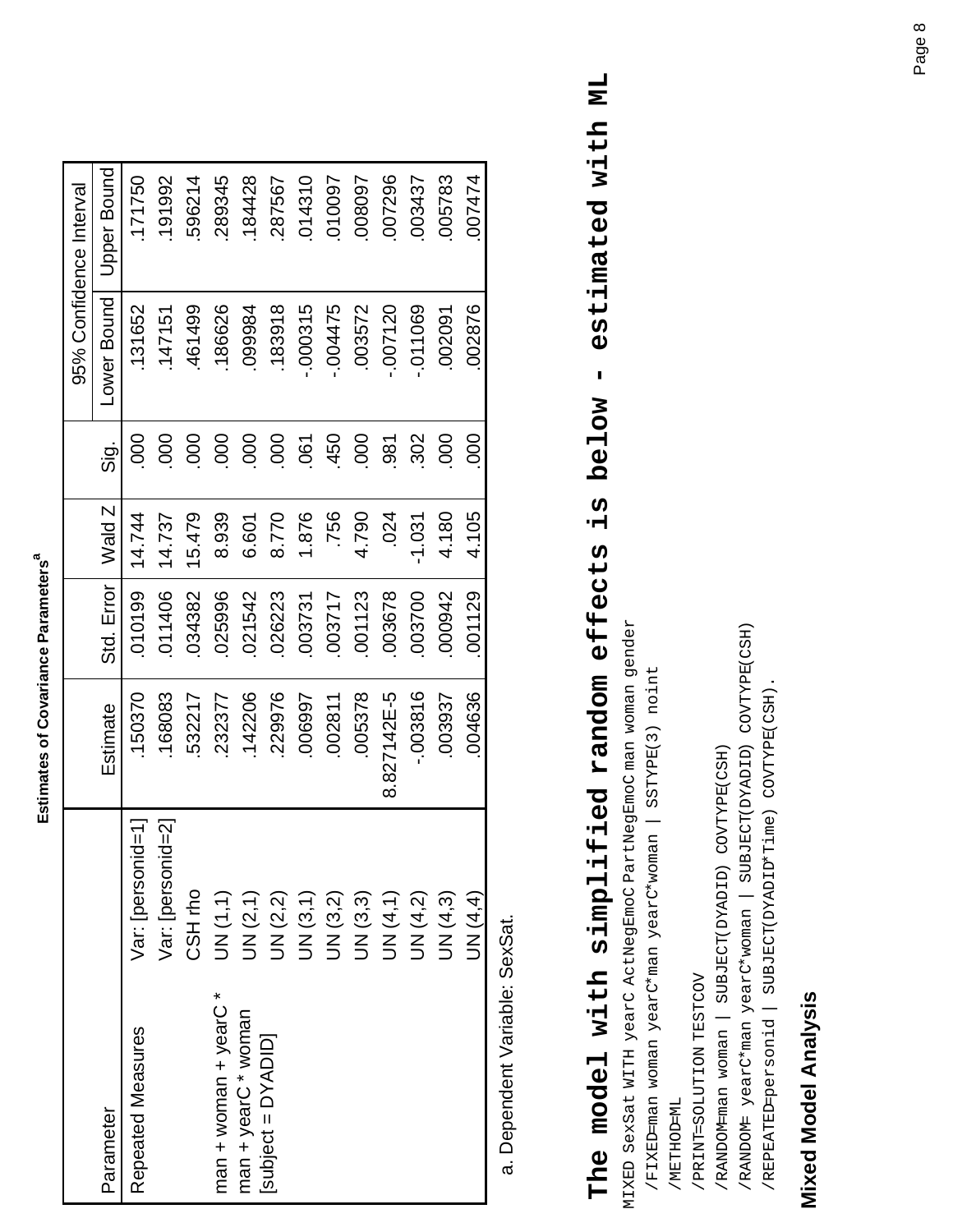| ൹ |
|---|
|   |
|   |
|   |
|   |
|   |
|   |
|   |
|   |
|   |
|   |
|   |
|   |
|   |
|   |
|   |
|   |
|   |
|   |
|   |

|                           |                       |                         | Covariance    | Number of  |                          |
|---------------------------|-----------------------|-------------------------|---------------|------------|--------------------------|
|                           |                       | Number of Levels        | Structure     | Parameters | Subject Variables        |
| <b>Fixed Effects</b>      | man                   |                         |               |            |                          |
|                           | woman                 |                         |               |            |                          |
|                           | yearC * man           |                         |               |            |                          |
|                           | yearC * woman         |                         |               |            |                          |
| Random Effects            | $man + women$         | $\mathsf{\alpha}$       | Heterogeneous | ო          | <b>OYADID</b>            |
|                           |                       |                         | Compound      |            |                          |
|                           |                       |                         | Synmetry      |            |                          |
|                           | yearC * man + yearC * | $\overline{\mathsf{C}}$ | Heterogeneous | ო          | <b>OYADID</b>            |
|                           | woman                 |                         | Compound      |            |                          |
|                           |                       |                         | Synmetry      |            |                          |
| Repeated Effects personid |                       | $\overline{\mathsf{C}}$ | Heterogeneous | ო          | DYADID <sup>*</sup> Time |
|                           |                       |                         | Compound      |            |                          |
|                           |                       |                         | Symmetry      |            |                          |
| Total                     |                       | $\overline{0}$          |               | <u>ო</u>   |                          |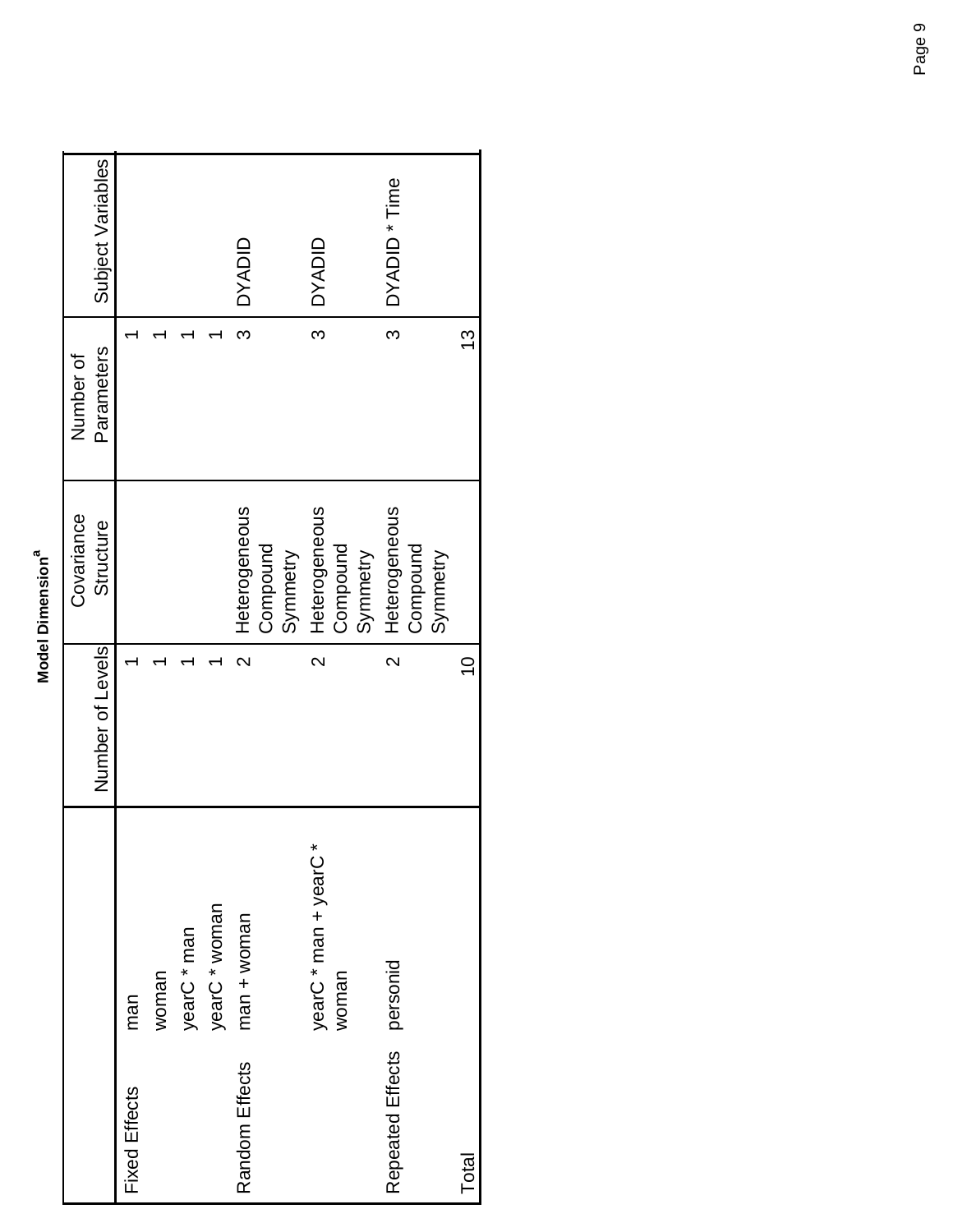#### **Model Dimension<sup>a</sup> Model Dimensiona**

|                      |                       | Number of |  |
|----------------------|-----------------------|-----------|--|
|                      |                       | Subjects  |  |
| <b>Fixed Effects</b> | man                   |           |  |
|                      | woman                 |           |  |
|                      | yearC * man           |           |  |
|                      | yearC * woman         |           |  |
| Random Effects       | $man + women$         |           |  |
|                      |                       |           |  |
|                      | yearC * man + yearC * |           |  |
|                      | woman                 |           |  |
| Repeated Effects     | personid              | 871       |  |
|                      |                       |           |  |
| Total                |                       |           |  |

Dependent Variable: SexSat. a. Dependent Variable: SexSat.

#### Information Criteria<sup>a</sup> **Information Criteriaa**

| -2 Log Likelihood                      | 2479.216 |
|----------------------------------------|----------|
| Akaike's Information                   | 2505.216 |
| Criterion (AIC)                        |          |
| Hurvich and Tsai's                     | 2505.427 |
| Criterion (AICC)                       |          |
| Bozdogan's Criterion                   | 2589.217 |
| (CAIC)                                 |          |
| Schwarz's Bayesian                     | 2576.217 |
| Criterion (BIC)                        |          |
| The information criteria are displayed |          |

The information criteria are displayed in smaller-is-better form. in smaller-is-better form.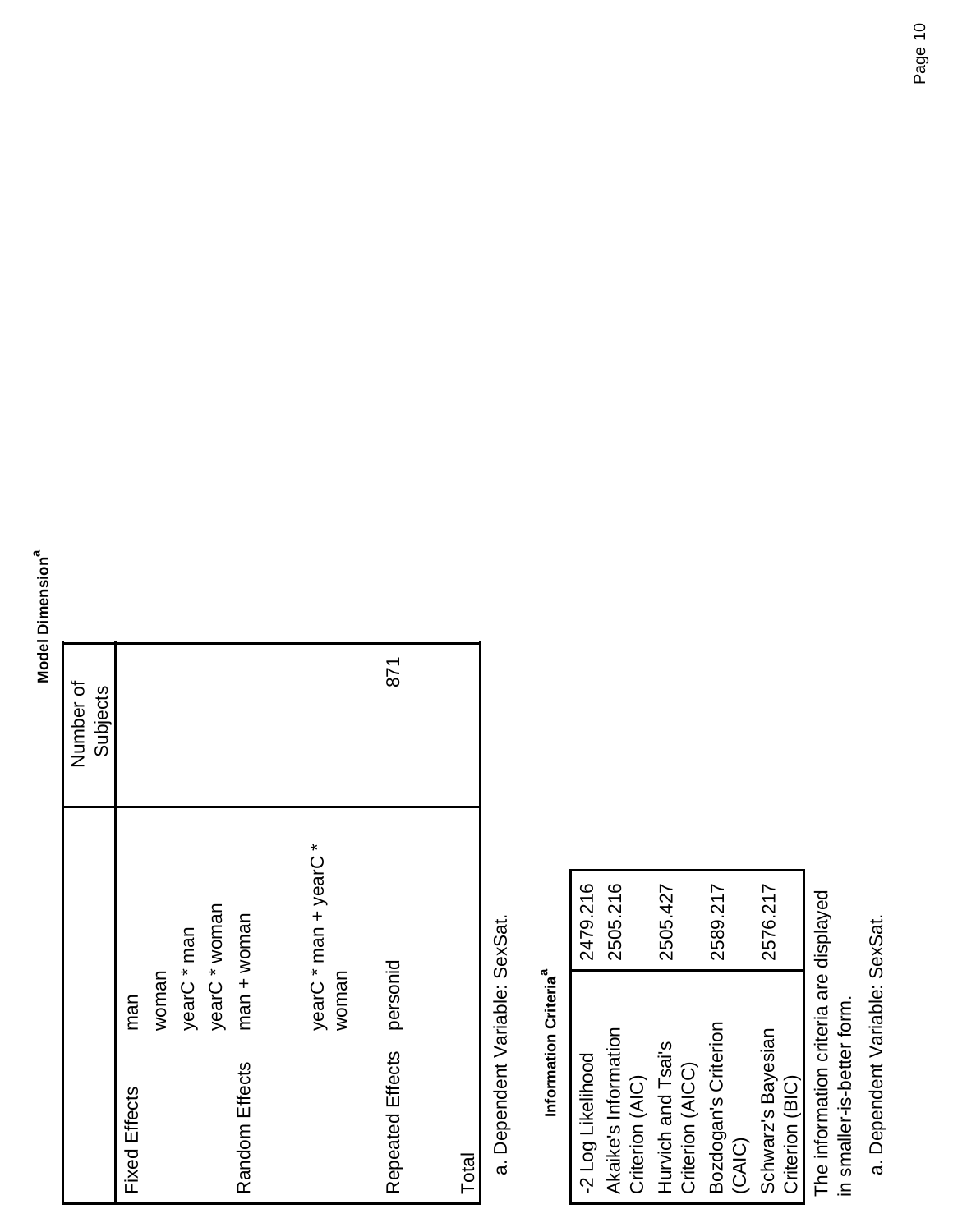#### **Fixed Effects Fixed Effects**

| ť<br>I |
|--------|
| Ş      |
| Ĩ.     |
| Ė<br>l |

| Source                  | Numerator df   Denominator df |                  | <u>ີ່ຕ</u> ໍ່ |
|-------------------------|-------------------------------|------------------|---------------|
| man                     |                               | 217.991 9170.762 | 000           |
| voman                   | 217.958                       | 9077.950         | 80            |
| vearC * man             | 217.680                       | 7.813            | 80            |
| earC <sup>*</sup> woman | 218.047                       | 13.814           | 000           |

Dependent Variable: SexSat. a. Dependent Variable: SexSat.

## Estimates of Fixed Effects<sup>a</sup> **Estimates of Fixed Effects**<sup>a</sup>

|               |             |                       |                             |          |               |                           | 95% Confidence Interval |
|---------------|-------------|-----------------------|-----------------------------|----------|---------------|---------------------------|-------------------------|
| Parameter     |             | Estimate   Std. Error |                             |          | .<br>Sig      | Lower Bound   Upper Bound |                         |
| man           | 369739<br>က |                       | 035188   217.991   95.764   |          | $\frac{1}{2}$ | 3.300387                  | 3.439091                |
| woman         | 366179<br>ო |                       | 035330   217.958   95.278   |          | 80            | 3.296547                  | 3.435812                |
| yearC * man   | 019858      |                       | 007104   217.680            | $-2.795$ | <u>පි</u>     | -.033859                  | .005856                 |
| yearC * woman | .026307     |                       | $007078$   218.047   -3.717 |          | $\frac{0}{0}$ | $-040257$                 | $-012357$               |

Dependent Variable: SexSat. a. Dependent Variable: SexSat.

# **Covariance Parameters Covariance Parameters**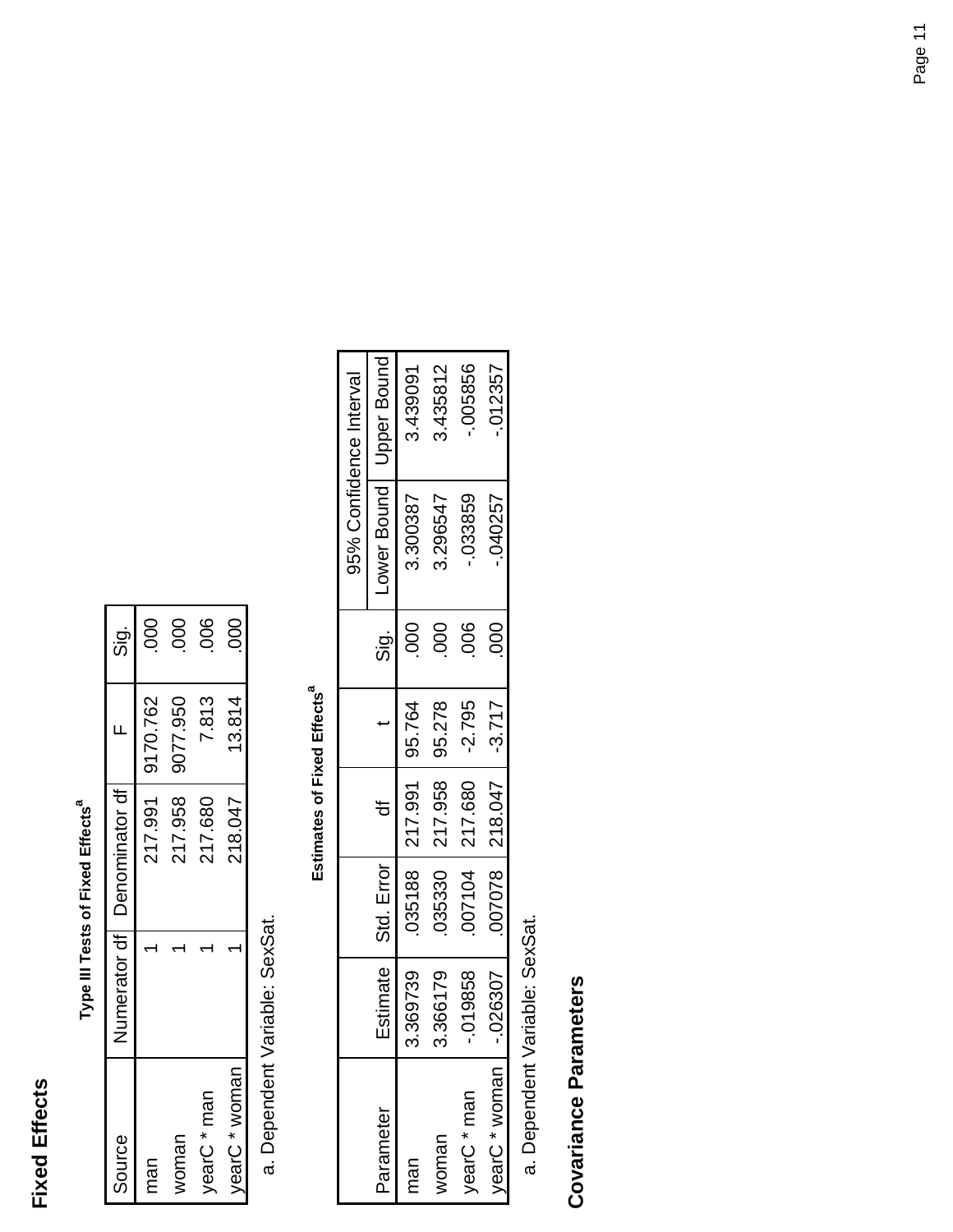| i           |
|-------------|
|             |
|             |
|             |
|             |
|             |
|             |
|             |
| ı           |
| l           |
| I<br>l      |
|             |
| ï           |
|             |
|             |
|             |
|             |
| ı           |
| l<br>ı<br>٠ |
| í           |
| ı           |
|             |
|             |
|             |
|             |
| i           |
| ١           |
|             |
|             |
|             |
|             |
|             |
|             |
|             |
| í           |
|             |
|             |
|             |

| Lower Bound<br>002876<br>558616<br>131677<br>147152<br>183924<br>506743<br>003560<br>186494<br>461271<br>80<br>800<br>800<br>800<br>000<br>000<br>800<br>800<br>000<br>$\frac{1}{5}$<br>Wald Z<br>14.744<br>15.468<br>8.938<br>8.770<br>12.224<br>4.783<br>4.105<br>14.737<br>9.357<br>Std. Error<br>010201<br>011405<br>034394<br>050309<br>001129<br>084279<br>025980<br>026223<br>001121<br><b>Estimate</b><br>150398<br>232218<br>004636<br>229983<br>532012<br>005363<br>788560<br>168084<br>615000<br>woman<br>man,<br>nid=21<br>Var: [personid=1]<br>Var: [persol<br>Var: womar<br>Var: yearC<br>Var: yearC<br>Var: man<br>CSH rho<br>CSH <sub>rho</sub><br>CSH <sub>ro</sub><br>$man + won is subject =$<br>yearC * man + yearC *<br>Repeated Measures<br>woman subject $=$<br>Parameter<br>DYADIDI<br><b>DYADID</b> |  |  |  | 95% Confidence Interval |
|------------------------------------------------------------------------------------------------------------------------------------------------------------------------------------------------------------------------------------------------------------------------------------------------------------------------------------------------------------------------------------------------------------------------------------------------------------------------------------------------------------------------------------------------------------------------------------------------------------------------------------------------------------------------------------------------------------------------------------------------------------------------------------------------------------------------------|--|--|--|-------------------------|
|                                                                                                                                                                                                                                                                                                                                                                                                                                                                                                                                                                                                                                                                                                                                                                                                                              |  |  |  | Upper Bound             |
|                                                                                                                                                                                                                                                                                                                                                                                                                                                                                                                                                                                                                                                                                                                                                                                                                              |  |  |  | 171781                  |
|                                                                                                                                                                                                                                                                                                                                                                                                                                                                                                                                                                                                                                                                                                                                                                                                                              |  |  |  | 191993                  |
|                                                                                                                                                                                                                                                                                                                                                                                                                                                                                                                                                                                                                                                                                                                                                                                                                              |  |  |  | 596032                  |
|                                                                                                                                                                                                                                                                                                                                                                                                                                                                                                                                                                                                                                                                                                                                                                                                                              |  |  |  | 289153                  |
|                                                                                                                                                                                                                                                                                                                                                                                                                                                                                                                                                                                                                                                                                                                                                                                                                              |  |  |  | 287576                  |
|                                                                                                                                                                                                                                                                                                                                                                                                                                                                                                                                                                                                                                                                                                                                                                                                                              |  |  |  | 704162                  |
|                                                                                                                                                                                                                                                                                                                                                                                                                                                                                                                                                                                                                                                                                                                                                                                                                              |  |  |  | 008079                  |
|                                                                                                                                                                                                                                                                                                                                                                                                                                                                                                                                                                                                                                                                                                                                                                                                                              |  |  |  | 007474                  |
|                                                                                                                                                                                                                                                                                                                                                                                                                                                                                                                                                                                                                                                                                                                                                                                                                              |  |  |  | 905941                  |

# **Basic Growth Model using the interaction approach that**  Basic Growth Model using the interaction approach that **tests for sex differences. Note that NOINT is removed**  tests for sex differences. Note that NOINT is removed

**from the FIXED statement**  from the FIXED statement

MIXED SexSat WITH yearC ActNegEmoC PartNegEmoC man woman gender MIXED SexSat WITH yearC ActNegEmoC PartNegEmoC man woman gender /FIXED= gender yearc gender\*yearc | SSTYPE(3) /FIXED= gender yearc gender\*yearc | SSTYPE(3)

 /METHOD=REML /METHOD=REML

 /PRINT=SOLUTION TESTCOV / PRINT=SOLUTION TESTCOV

 /RANDOM=man woman | SUBJECT(DYADID) COVTYPE(CSH) /RANDOM-man woman | SUBJECT(DYADID) COVTYPE(CSH)

 /RANDOM= yearC\*man yearC\*woman | SUBJECT(DYADID) COVTYPE(CSH) /RANDOM= yearC\*man yearC\*woman | SUBJECT(DYADID) COVTYPE(CSH)

/REPEATED-personid | SUBJECT(DYADID\*Time) COVTYPE(CSH). /REPEATED=personid | SUBJECT(DYADID\*Time) COVTYPE(CSH).

# **Mixed Model Analysis Mixed Model Analysis**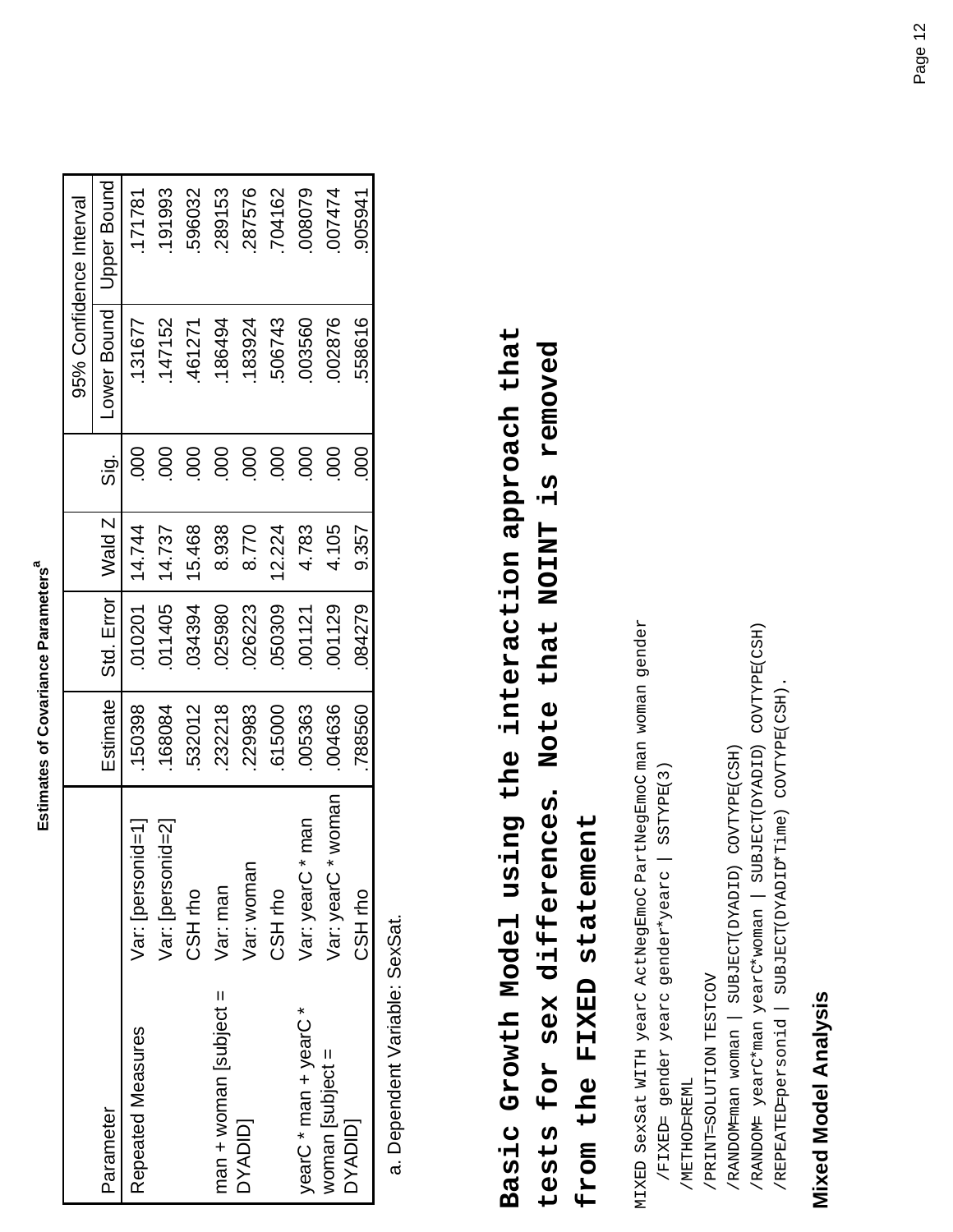| ᡴ |
|---|
|   |
|   |
|   |
|   |
|   |
|   |
|   |
|   |
|   |
|   |
|   |
|   |
|   |
|   |
|   |
|   |
|   |
|   |
|   |
|   |
|   |
|   |

|                      |                       |                         | Covariance    | Number of  |                   |
|----------------------|-----------------------|-------------------------|---------------|------------|-------------------|
|                      |                       | Number of Levels        | Structure     | Parameters | Subject Variables |
| <b>Fixed Effects</b> | Intercept             |                         |               |            |                   |
|                      | gender                |                         |               |            |                   |
|                      | yearC                 |                         |               |            |                   |
|                      | yearC * gender        |                         |               |            |                   |
| Random Effects       | $man + women$         | $\mathbf{\Omega}$       | Heterogeneous | ო          | <b>OVADID</b>     |
|                      |                       |                         | Compound      |            |                   |
|                      |                       |                         | Synmetry      |            |                   |
|                      | yearC * man + yearC * | $\overline{\mathsf{C}}$ | Heterogeneous | က          | <b>OYADID</b>     |
|                      | woman                 |                         | Compound      |            |                   |
|                      |                       |                         | Symmetry      |            |                   |
| Repeated Effects     | personid              | $\overline{\mathsf{C}}$ | Heterogeneous | က          | DYADID * Time     |
|                      |                       |                         | Compound      |            |                   |
|                      |                       |                         | Symmetry      |            |                   |
| Total                |                       | $\overline{0}$          |               | <u>ვ</u>   |                   |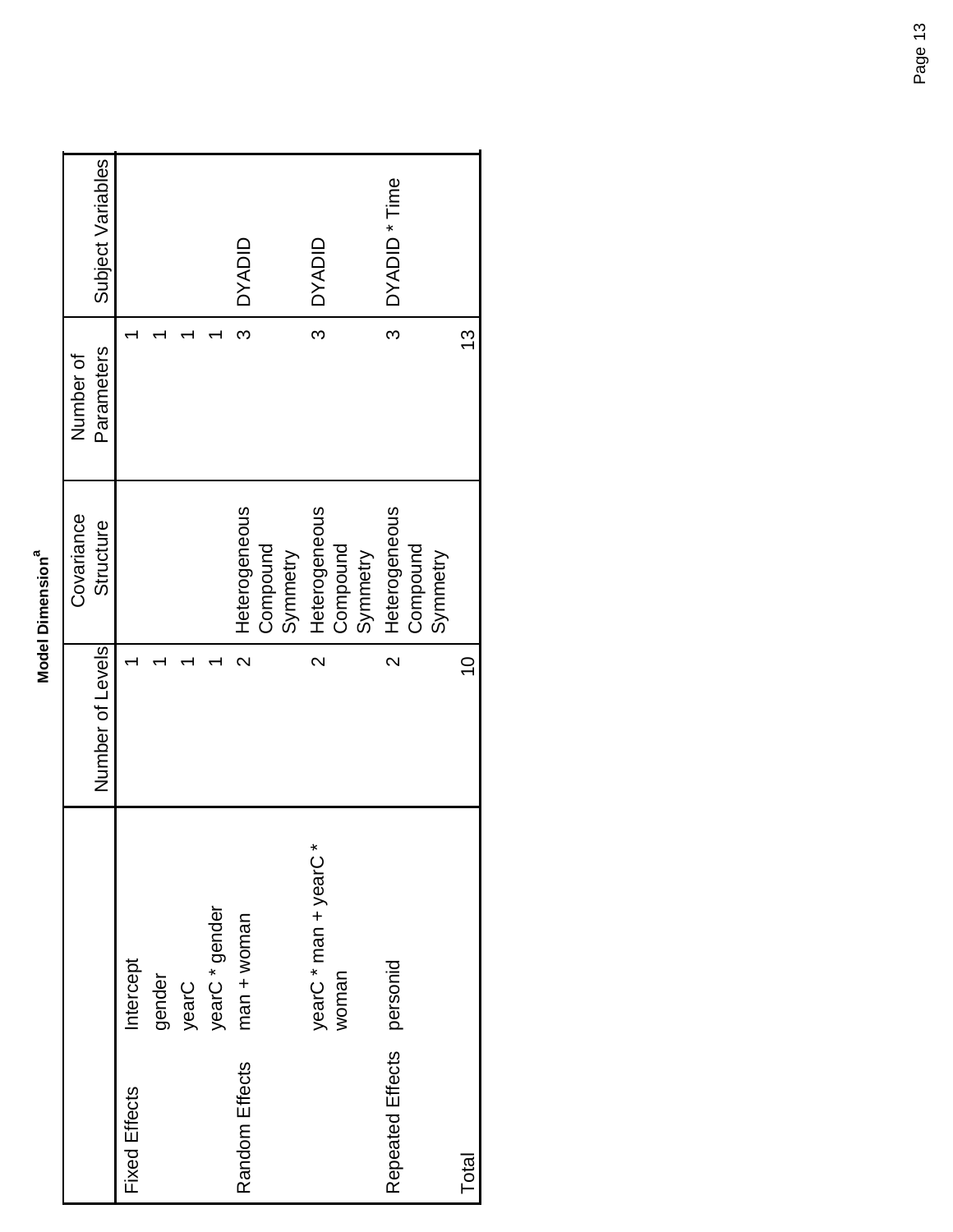#### **Model Dimension<sup>a</sup> Model Dimensiona**

|                      |                       | Number of |
|----------------------|-----------------------|-----------|
|                      |                       | Subjects  |
| <b>Fixed Effects</b> | Intercept             |           |
|                      | gender                |           |
|                      | yearC                 |           |
|                      | yearC * gender        |           |
| Random Effects       | $man + women$         |           |
|                      |                       |           |
|                      | yearC * man + yearC * |           |
|                      | woman                 |           |
| Repeated Effects     |                       | 871       |
|                      | personid              |           |
|                      |                       |           |
| Total                |                       |           |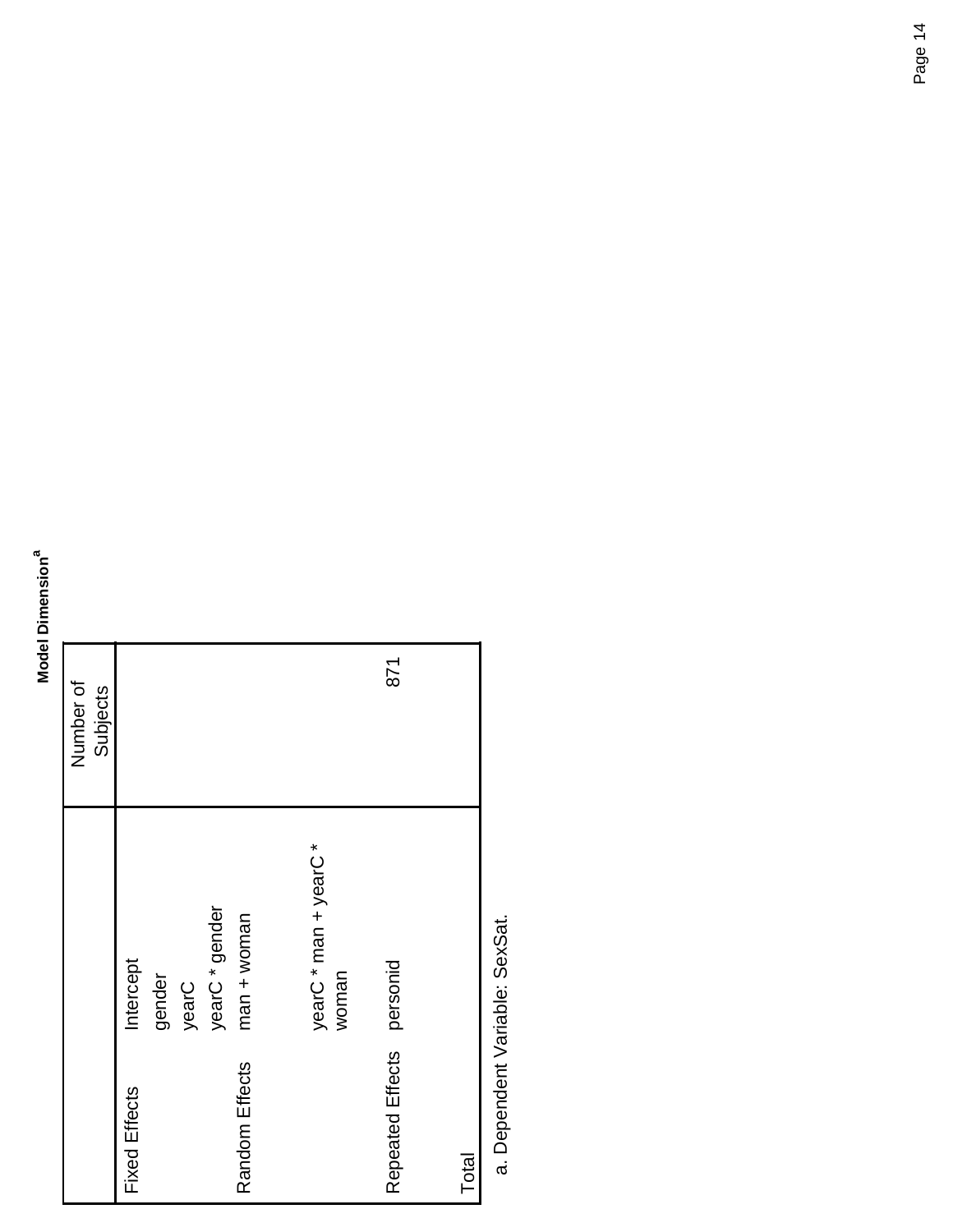#### Information Criteria<sup>a</sup> **Information Criteriaa**

| -2 Restricted Log<br>Likelihood         | 2508.797 |
|-----------------------------------------|----------|
| Akaike's Information<br>Criterion (AIC) | 2526.797 |
| Hurvich and Tsai's<br>Criterion (AICC)  | 2526.902 |
| Bozdogan's Criterion<br>(CAIC)          | 2584.931 |
| Schwarz's Bayesian<br>Criterion (BIC)   | 2575.931 |

The information criteria are displayed<br>in smaller-is-better form. The information criteria are displayed in smaller-is-better form.

Dependent Variable: SexSat. a. Dependent Variable: SexSat.

#### **Fixed Effects Fixed Effects**

Type III Tests of Fixed Effects<sup>a</sup> **Type III Tests of Fixed Effects** 

| Source         | Numerator df   Denominator df |           | <u>່ອ່</u>    |
|----------------|-------------------------------|-----------|---------------|
| ntercept       | 217.039                       | 11334.745 | 000           |
| gender         | 216.848                       | 013       | $\frac{0}{9}$ |
| VearC          | 216.969                       | 12.806    | 800           |
| vearC * gender | 217.241                       | 1.167     | 281           |
|                |                               |           |               |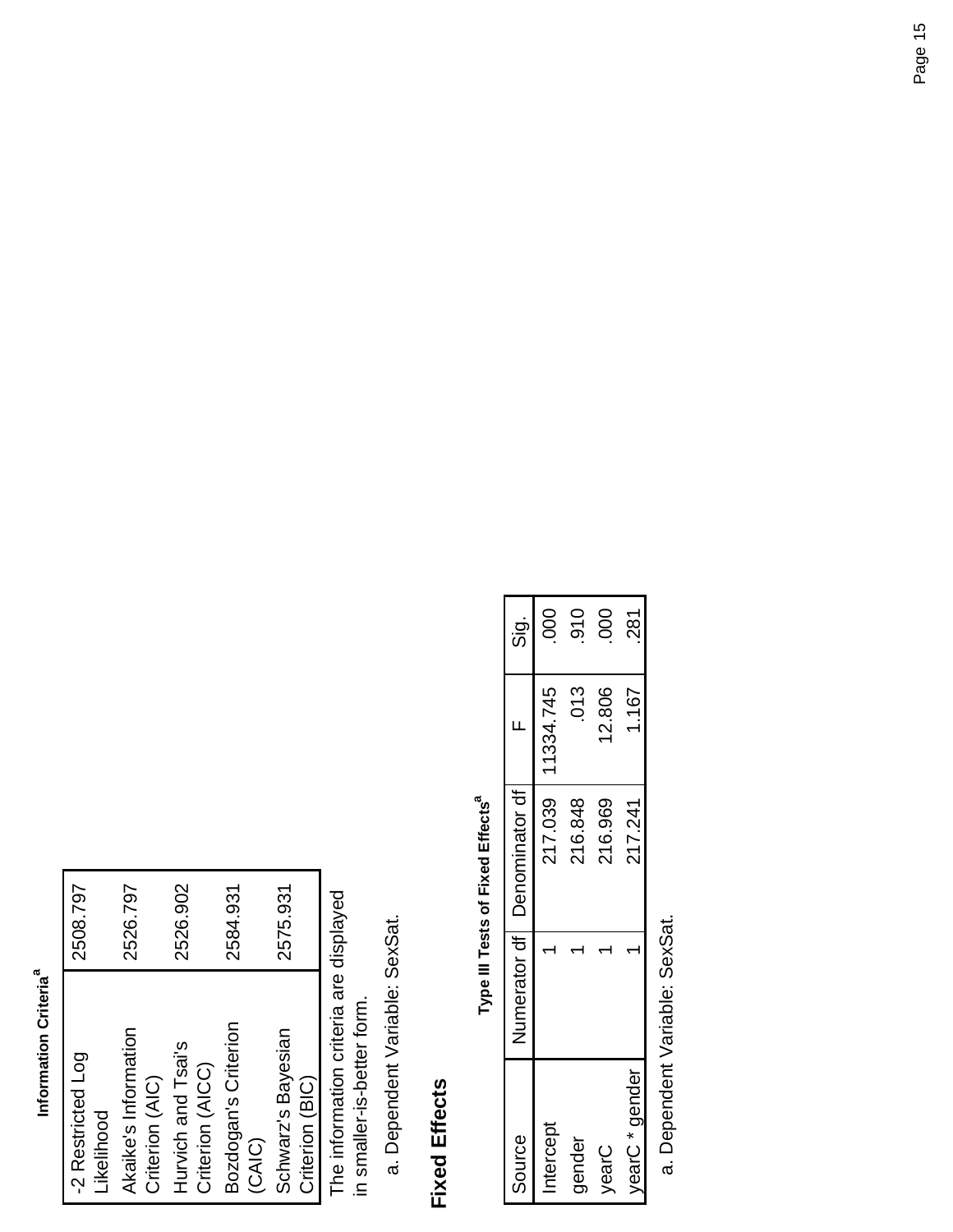Estimates of Fixed Effects<sup>a</sup> **Estimates of Fixed Effects<sup>a</sup>** 

|                |          |            |                    |          |               |          | 95% Confidence Interval  |
|----------------|----------|------------|--------------------|----------|---------------|----------|--------------------------|
| Parameter      | Estimate | Std. Error |                    |          | <u>່ອ່</u>    |          | ower Bound   Upper Bound |
| ntercep        | 3.367960 |            | 031635   217.039   | 106.465  | 000           | 3.305610 | 3.430310                 |
| gender         | J1780    |            | 015754   216.848   | .113     | $\frac{0}{9}$ | .029271  | 032831                   |
| VearC          | 23082    |            | 006450 216.969     | $-3.578$ | $\rm{SO}$     | .035795  | .010369                  |
| yearC * gender | 03225    |            | $002985$   217.241 | 1.080    | 281           | .002658  | 009108                   |

Dependent Variable: SexSat. a. Dependent Variable: SexSat.

# Covariance Parameters **Covariance Parameters**

Estimates of Covariance Parameters<sup>a</sup> **Estimates of Covariance Parameters**<sup>a</sup>

|                             |                          |          |            |        |                 |             | 95% Confidence Interval |
|-----------------------------|--------------------------|----------|------------|--------|-----------------|-------------|-------------------------|
| Parameter                   |                          | Estimate | Std. Error | Wald Z | <u>ອ່</u>       | Lower Bound | Upper Bound             |
| Repeated Measures           | $n$ id=1<br>Var: [persol | 150398   | 010201     | 14.744 | 000             | 131677      | 171781                  |
|                             | nid=21<br>Var: [persor   | 168083   | 011405     | 14.737 | 80              | 147152      | 191992                  |
|                             | CSH <sub>ro</sub>        | 532012   | 034394     | 15.468 | 80              | 461271      | 596032                  |
| $man$ = man + woman subject | Var: man                 | 233463   | 026159     | 8.925  | 80              | 187432      | 290798                  |
| <b>DYADID</b>               | Var: womar               | 231237   | 026403     | 8.758  | 000             | 184870      | 289233                  |
|                             | CSH <sub>rho</sub>       | 614933   | 050384     | 12.205 | 000             | 506504      | 704216                  |
| yearC * man + yearC *       | man<br>×<br>Var: yearC   | 005413   | 001128     | 4.799  | 80              | 003598      | 008144                  |
| woman [subject =            | woman<br>Var: yearC      | 004687   | 001136     | 4.125  | 800             | 002914      | 007537                  |
| <b>DYADID</b>               | CSH <sub>rho</sub>       | 787133   | 083963     | 9.375  | $\overline{0}0$ | 558925      | 904502                  |

Dependent Variable: SexSat. a. Dependent Variable: SexSat.

**negative emotionality (grand mean centered). Note that I**  Note that I **Interaction model with actor and partner effects for**  Interaction model with actor and partner effects for negative emotionality (grand mean centered).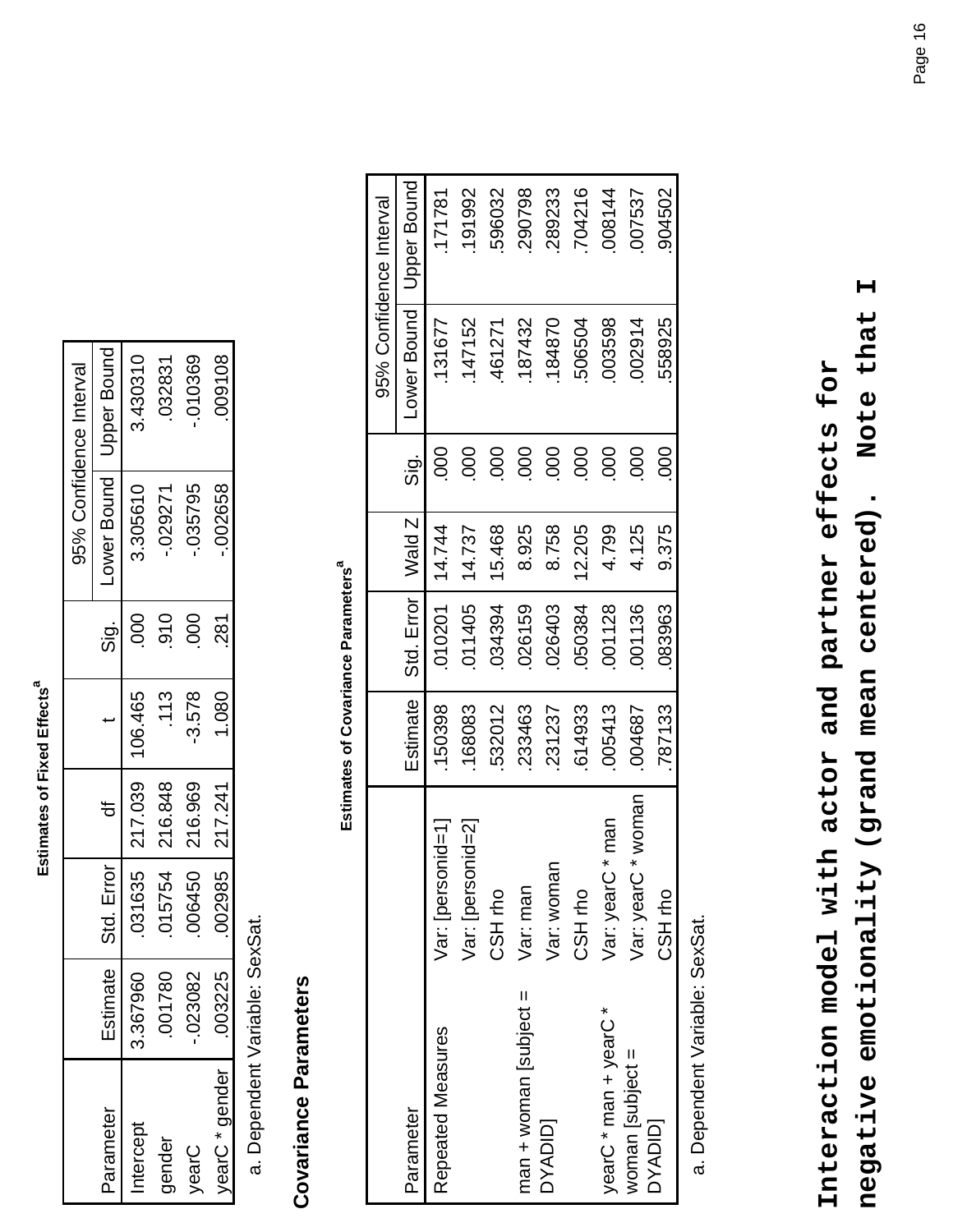# **had to increase the number of iterations for this model to**  had to increase the number of iterations for this model to

#### **converge.**  converge.

MIXED SexSat WITH yearC ActNegEmoC PartNegEmoC man woman gender MIXED SexSat WITH yearC ActNegEmoC PartNegEmoC man woman gender

 /CRITERIA=CIN(95) **MXITER(200)** MXSTEP(10) SCORING(1) SINGULAR(0.000000000001) HCONVERGE(0, /CRITERIA=CIN(95) MXITER(200) MXSTEP(10) SCORING(1) SINGULAR(0.0000000000001) HCONVERGE(0,

 ABSOLUTE) LCONVERGE(0, ABSOLUTE) PCONVERGE(0.000001, ABSOLUTE) ABSOLUTE) LCONVERGE(0, ABSOLUTE) PCONVERGE(0.000001, ABSOLUTE)

/FIXED= gender yearc gender\*yearc ActNegEmoC PartNegEmoC /FIXED= gender yearc gender\*yearc ActNegEmoC PartNegEmoC

 ActNegEmoC\*gender PartNegEmoC\*gender ActNegEmoC\*gender PartNegEmoC\*gender

 ActNegEmoC\*yearc PartNegEmoC\*yearc ActNegEmoC\*gender\*yearc PartNegEmoC\*gender\*yearc | SSTYPE(3) ActNegEmoCyearc PartNegEmoCyearc ActNegEmoCgender\*yearc PartNegEmoCgender\*yearc | SSTYPE(3) /METHOD=REML /METHOD=REML

 /PRINT=SOLUTION TESTCOV /PRINT=SOLUTION TESTCOV

 /RANDOM=man woman | SUBJECT(DYADID) COVTYPE(CSH) /RANDOM-man woman | SUBJECT(DYADID) COVTYPE(CSH)

 /RANDOM= yearC\*man yearC\*woman | SUBJECT(DYADID) COVTYPE(CSH) /RANDOM= yearC\*man yearC\*woman | SUBJECT(DYADID) COVTYPE(CSH)

/REPEATEDersonid | SUBJECT(DYADID\*Time) COVTYPE(CSH). /REPEATED=personid | SUBJECT(DYADID\*Time) COVTYPE(CSH).

# **Mixed Model Analysis Mixed Model Analysis**

#### **Model Dimension<sup>a</sup> Model Dimensiona**

|               |          | Number of Levels | Covariance<br>Structure | Parameters<br>dumber of | Subject Variables |
|---------------|----------|------------------|-------------------------|-------------------------|-------------------|
| Fixed Effects | ntercept |                  |                         |                         |                   |
|               | qender   |                  |                         |                         |                   |
|               |          |                  |                         |                         |                   |

#### **Model Dimension<sup>a</sup> Model Dimensiona**

|               |           | Number of<br>Subjects |
|---------------|-----------|-----------------------|
| Fixed Effects | Intercept |                       |
|               | qender    |                       |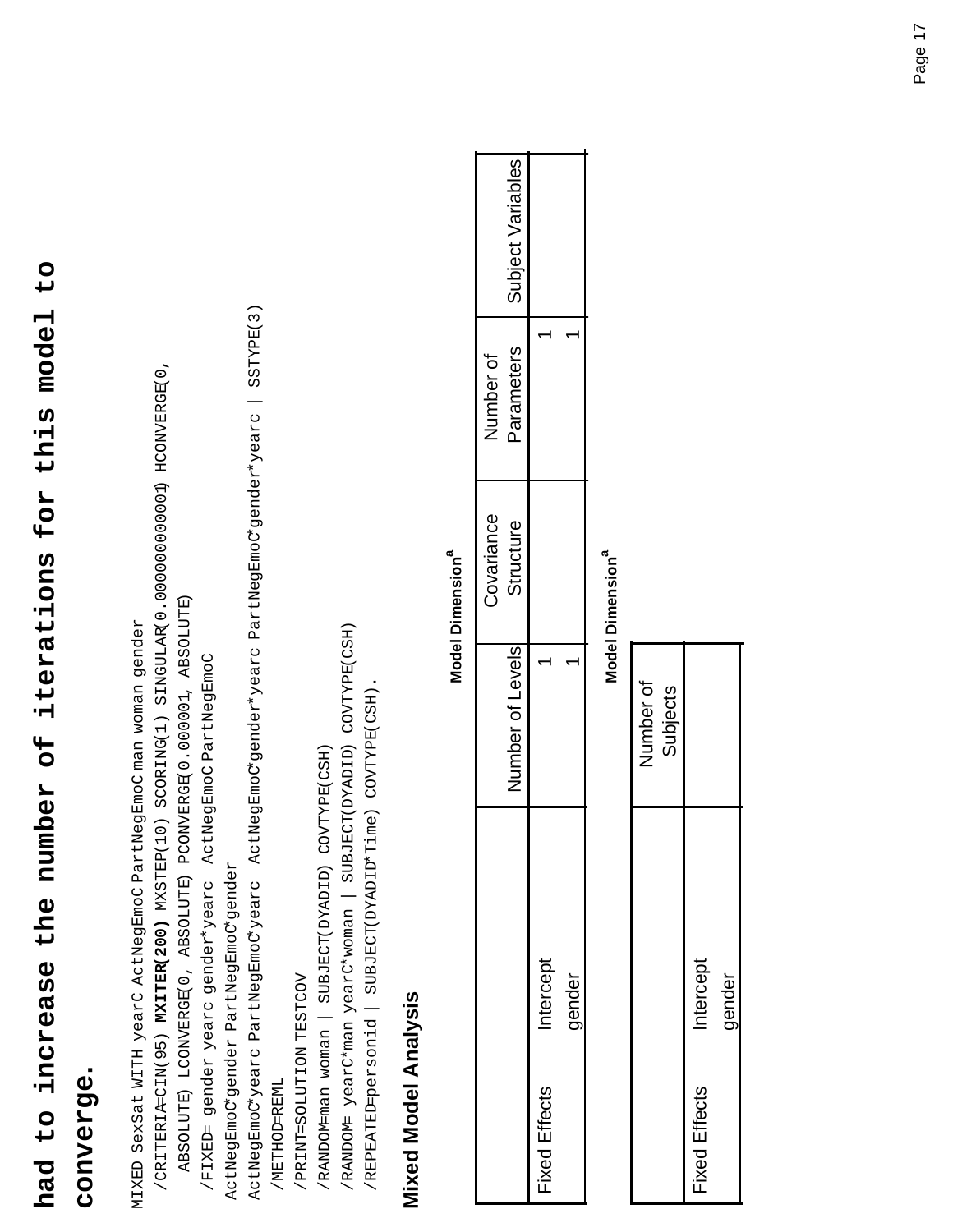| ω |  |
|---|--|
|   |  |
|   |  |
| ٠ |  |
|   |  |
|   |  |
|   |  |
|   |  |
|   |  |
|   |  |
|   |  |
|   |  |
|   |  |
|   |  |
|   |  |
|   |  |
|   |  |
|   |  |

| yearC                        |                       | Number of Levels  | Structure     | Parameters | Subject Variables |
|------------------------------|-----------------------|-------------------|---------------|------------|-------------------|
|                              |                       |                   |               |            |                   |
|                              | yearC * gender        |                   |               |            |                   |
|                              | ActNegEmoC            |                   |               |            |                   |
|                              | PartNegEmoC           |                   |               |            |                   |
|                              | ActNegEmoC*gender     |                   |               |            |                   |
|                              | PartNegEmoC * gender  |                   |               |            |                   |
|                              | yearC * ActNegEmoC    |                   |               |            |                   |
|                              | yearC * PartNegEmoC   |                   |               |            |                   |
|                              | yearC * ActNegEmoC *  |                   |               |            |                   |
| gender                       |                       |                   |               |            |                   |
|                              | yearC * PartNegEmoC * |                   |               |            |                   |
| gender                       |                       |                   |               |            |                   |
| Random Effects               | $man + woman$         | $\mathbf{\Omega}$ | Heterogeneous | S          | <b>UNAND</b>      |
|                              |                       |                   | Compound      |            |                   |
|                              |                       |                   | Symmetry      |            |                   |
|                              | yearC * man + yearC * | $\mathbf{\Omega}$ | Heterogeneous | S          | <b>UNAYO</b>      |
| woman                        |                       |                   | Compound      |            |                   |
|                              |                       |                   | Symmetry      |            |                   |
| personid<br>Repeated Effects |                       | $\sim$            | Heterogeneous | ო          | DYADID * Time     |
|                              |                       |                   | Compound      |            |                   |
|                              |                       |                   | Symmetry      |            |                   |
| Total                        |                       | $\frac{8}{1}$     |               | 21         |                   |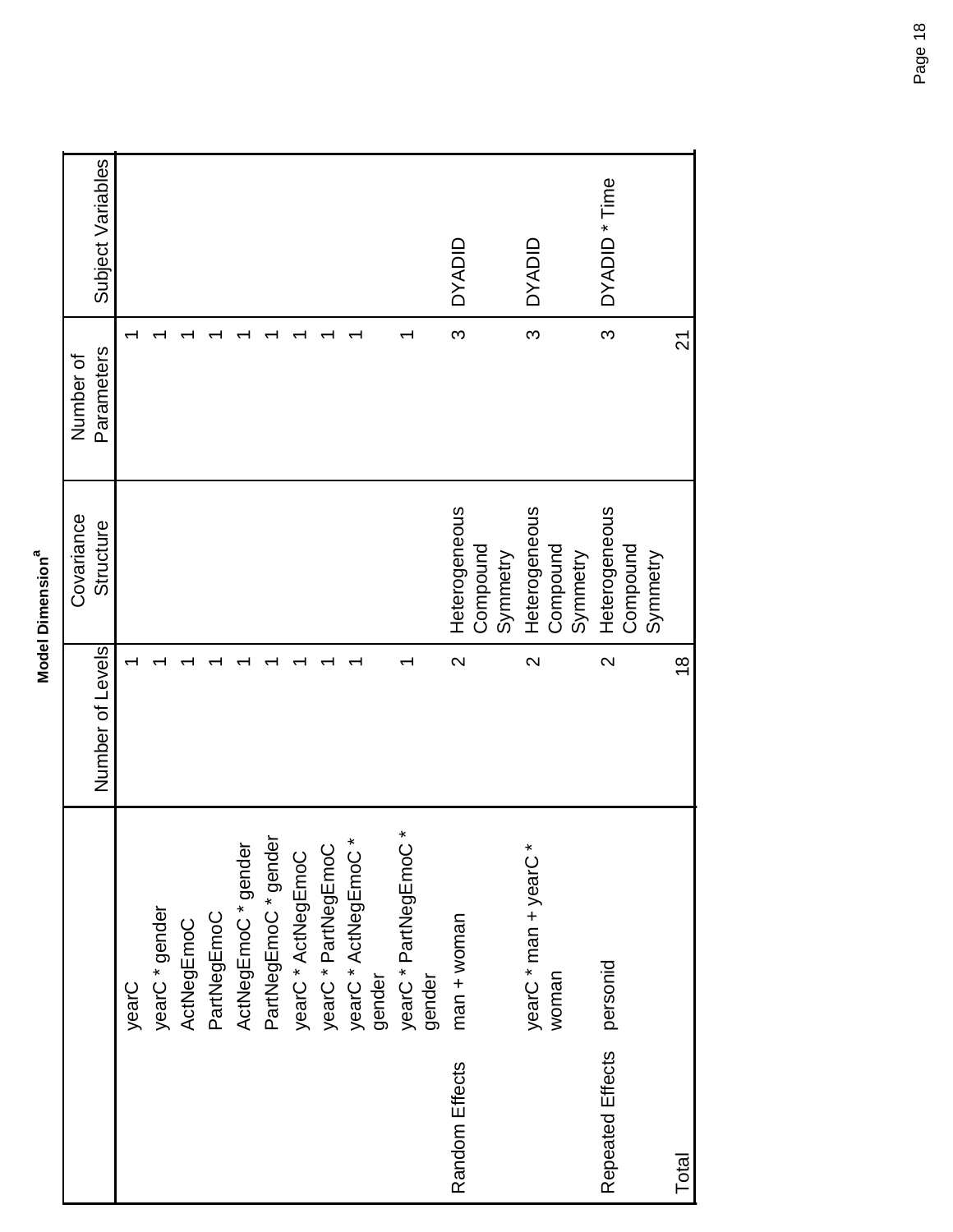#### **Model Dimension**<sup>a</sup> **Model Dimensiona**

|                  |                                 | Number of |
|------------------|---------------------------------|-----------|
|                  |                                 | Subjects  |
|                  | yearC                           |           |
|                  | yearC * gender                  |           |
|                  | ActNegEmoC                      |           |
|                  | PartNegEmoC                     |           |
|                  | ActNegEmoC * gender             |           |
|                  | PartNegEmoC * gender            |           |
|                  | yearC * ActNegEmoC              |           |
|                  | yearC * PartNegEmoC             |           |
|                  | yearC * ActNegEmoC *<br>gender  |           |
|                  | yearC * PartNegEmoC *<br>gender |           |
| Random Effects   | $man + woman$                   |           |
|                  |                                 |           |
|                  | yearC * man + yearC *<br>woman  |           |
|                  |                                 |           |
| Repeated Effects | personid                        | 871       |
|                  |                                 |           |
| Total            |                                 |           |
|                  |                                 |           |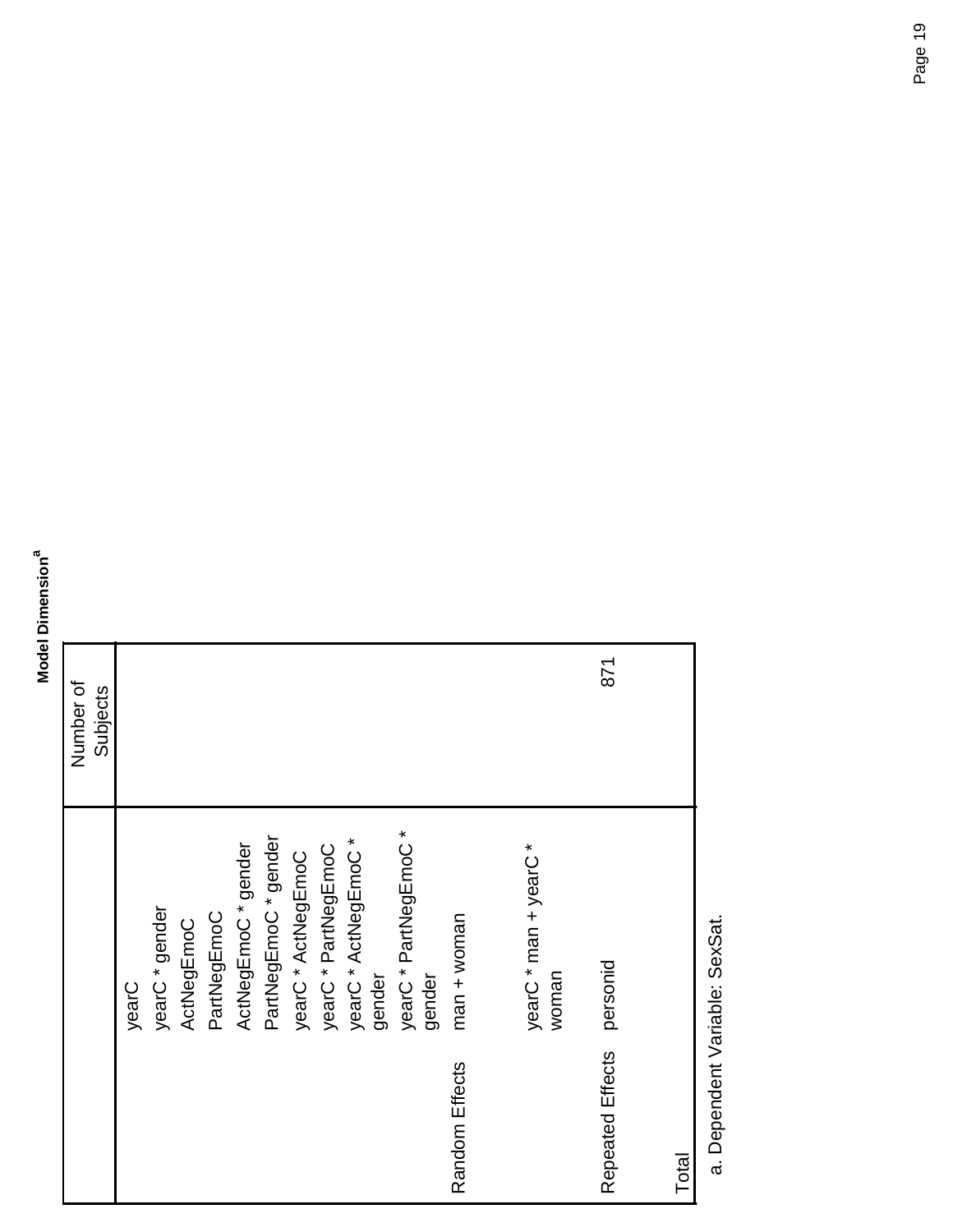#### Information Criteria<sup>a</sup> **Information Criteriaa**

| -2 Restricted Log    | 2501.577 |
|----------------------|----------|
| Likelihood           |          |
| Akaike's Information | 2519.577 |
| Criterion (AIC)      |          |
| Hurvich and Tsai's   | 2519.682 |
| Criterion (AICC)     |          |
| Bozdogan's Criterion | 2577.670 |
| <b>CAIC</b>          |          |
| Schwarz's Bayesian   | 2568.670 |
| Criterion (BIC)      |          |

The information criteria are displayed<br>in smaller-is-better form. The information criteria are displayed in smaller-is-better form.

Dependent Variable: SexSat. a. Dependent Variable: SexSat.

#### **Fixed Effects Fixed Effects**

# Type III Tests of Fixed Effects<sup>a</sup> **Type III Tests of Fixed Effects**

| Source                       | Numerator of Denominator of | Щ         | Sig.          |
|------------------------------|-----------------------------|-----------|---------------|
| Intercept                    | 215.075                     | 12535.473 | $\frac{0}{0}$ |
| gender                       | 214.922                     | .005      | 946           |
| yearC                        | 214.954                     | 12.874    | 000           |
| yearC * gender               | 215.253                     | 1.162     | 282           |
| ActNegEmoC                   | 331.588                     | 34.721    | 000           |
| PartNegEmoC                  | 330.713                     | 7.209     | 008           |
| ActNegEmoC * gender          | 311.126                     | 2.425     | 120           |
| PartNegEmoC * gender         | 310.506                     | 709       | $-400$        |
| yearC * ActNegEmoC           | 312.393                     | .015      | 902           |
| yearC * PartNegEmoC          | 312.352                     | 019       | 890           |
| yearC * ActNegEmoC * gender  | 294.177                     | .867      | 352           |
| yearC * PartNegEmoC * gender | 294.173                     | 1.325     | 251           |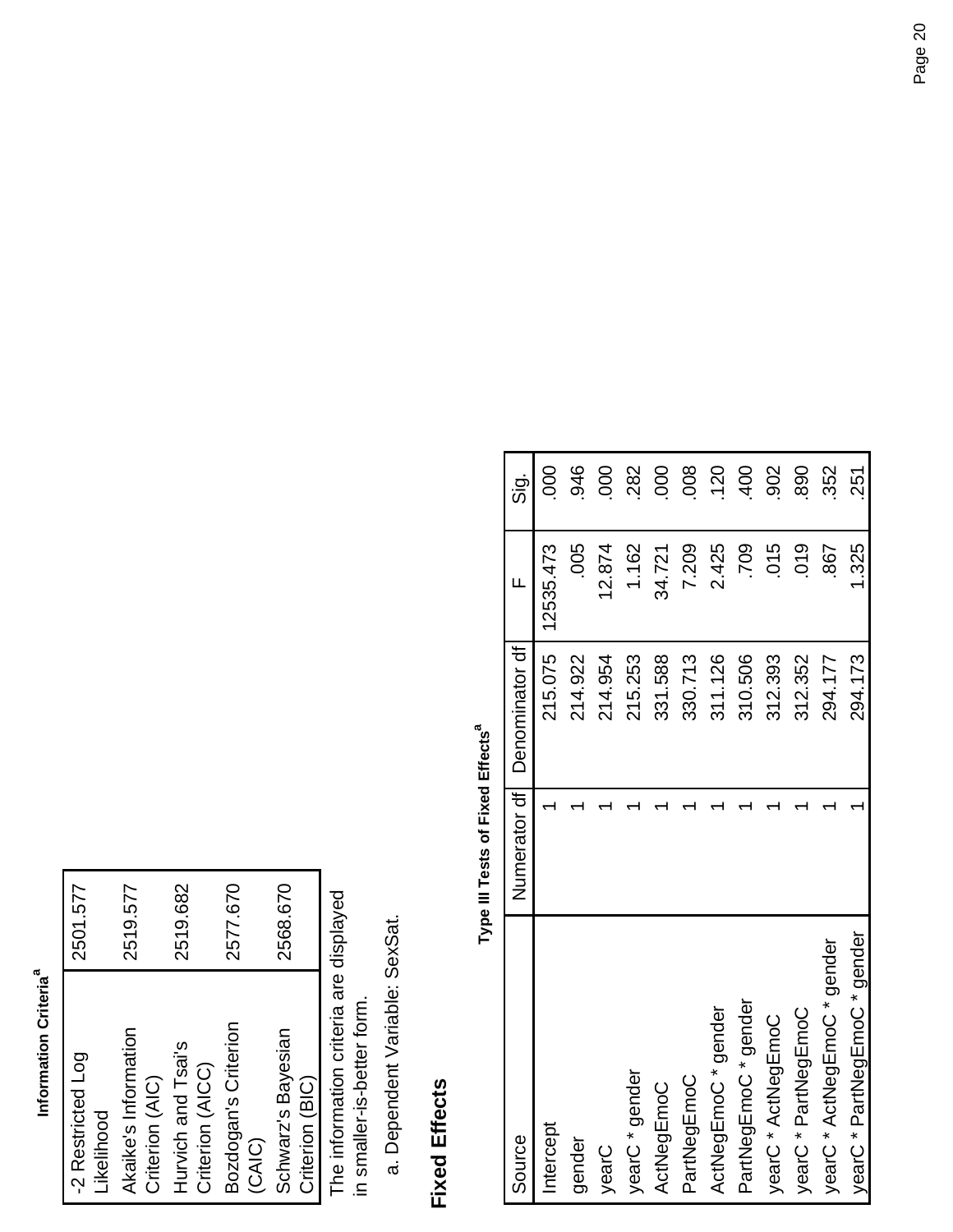| Ľ           |
|-------------|
|             |
| !<br>ı<br>ï |
| ı<br>Ċ      |
|             |
|             |

|                              |                          |            |         |            |                 |             | 95% Confidence Interval |
|------------------------------|--------------------------|------------|---------|------------|-----------------|-------------|-------------------------|
| Parameter                    | Estimate                 | Std. Error | ৳       |            | $\frac{1}{5}$   | Lower Bound | <b>Upper Bound</b>      |
| Intercept                    | 868526<br>ი<br>ა         | 030086     | 215.075 | 111.962    | $\overline{0}0$ | 3.309224    | 3.427827                |
| gender                       | 01049                    | 015417     | 214.922 | .068       | 946             | -.029338    | 031436                  |
| yearC                        | $-023182$                | 006461     | 214.954 | $-3.588$   | 000             | $-035918$   | -.010447                |
| yearC * gender               | 03232                    | 002998     | 215.253 | 1.078      | 282             | $-002677$   | 009141                  |
| ActNegEmoC                   | 86856<br>ထု              | 150508     | 331.588 | $-5.892$   | 000             | $-1.182926$ | -.590785                |
| PartNegEmoC                  | <b>PO4679</b><br>प.<br>' | 150719     | 330.713 | $-2.685$   | 008             | $-701168$   | $-108189$               |
| ActNegEmoC * gender          | 142517<br>Ņ              | 155723     | 311.126 | 1.557      | 120             | -.063887    | 548921                  |
| PartNegEmoC * gender         | 31302                    | 155928     | 310.506 | $-0.842$   | 400             | $-438111$   | 175507                  |
| yearC * ActNegEmoC           | 03897                    | 031656     | 312.393 | <b>123</b> | 902             | -.058389    | 066183                  |
| yearC * PartNegEmoC          | $-004381$                | 031670     | 312.352 | $-138$     | 890             | $-066694$   | 057932                  |
| yearC * ActNegEmoC * gender  | 130601<br>ှ              | 032856     | 294.177 | $-931$     | 352             | -.095264    | 034062                  |
| yearC * PartNegEmoC * gender | 37836                    | 032869     | 294.173 | 1.151      | 251             | .026853     | 102526                  |
|                              |                          |            |         |            |                 |             |                         |

**Covariance Parameters Covariance Parameters**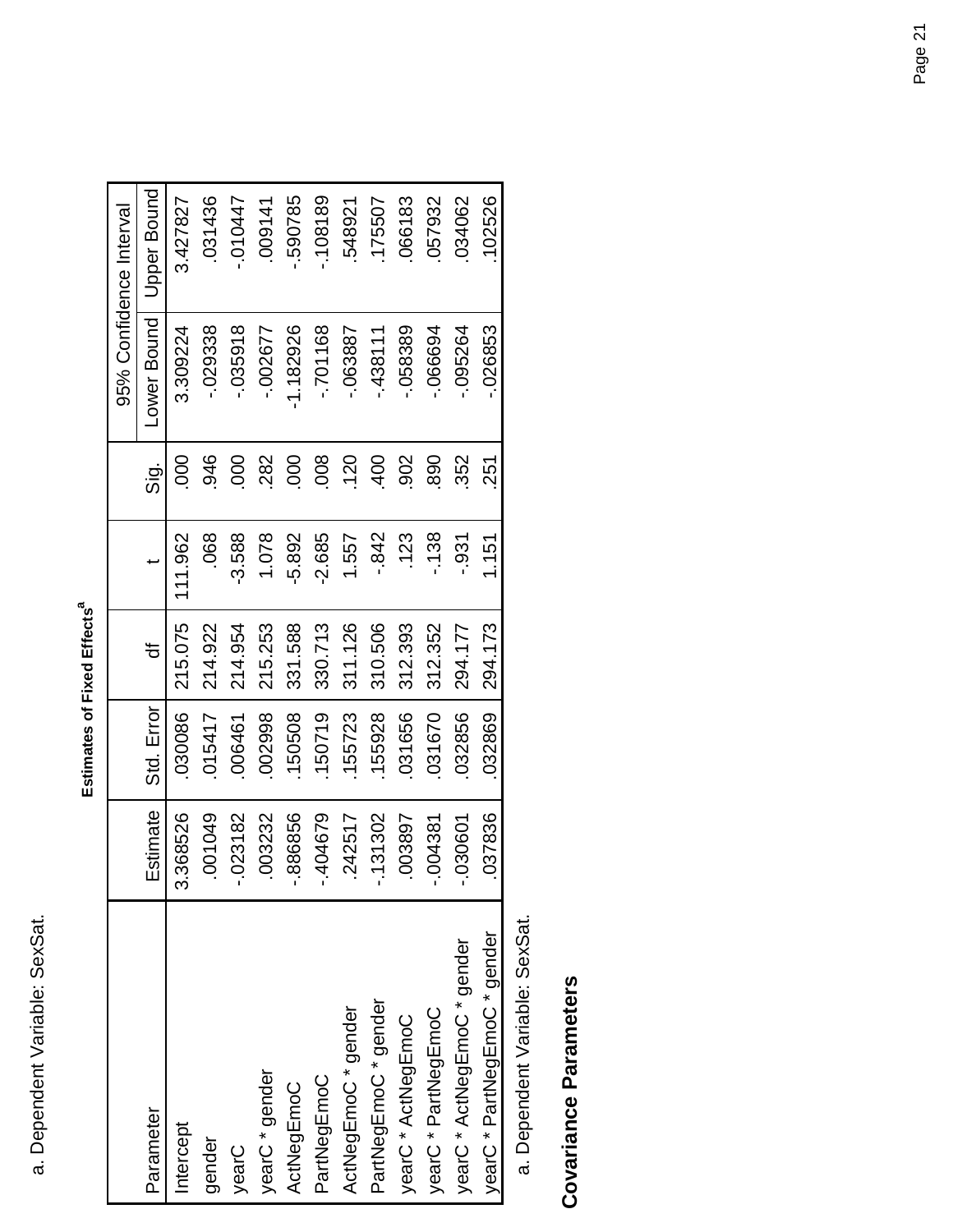| t<br>í      |
|-------------|
|             |
|             |
|             |
|             |
|             |
|             |
|             |
| ı           |
|             |
| I           |
| ı           |
| ï           |
|             |
|             |
|             |
|             |
|             |
| ı<br>í<br>r |
|             |
|             |
|             |
|             |
|             |
|             |
|             |
| i           |
| ١           |
|             |
|             |
|             |
|             |
|             |
|             |
|             |
| í           |
|             |
|             |
|             |

|                             |                        |          |            |        |                      |             | 95% Confidence Interval |
|-----------------------------|------------------------|----------|------------|--------|----------------------|-------------|-------------------------|
| Parameter                   |                        | Estimate | Std. Error | Wald Z | $\frac{1}{\sqrt{2}}$ | Lower Bound | <b>Upper Bound</b>      |
| Repeated Measures           | Var: [personid=1]      | 150404   | 010201     | 14.744 | 000                  | 131682      | 171788                  |
|                             | nid=21<br>Var: [persor | 168081   | 011405     | 14.738 | 000                  | 147150      | 191988                  |
|                             | CSH <sub>ro</sub>      | 531998   | 034395     | 15.467 | 000                  | 461254      | 596020                  |
| $man$ = man + woman subject | Var: man               | 217392   | 024734     | 8.789  | 800                  | 173940      | 271699                  |
| <b>DYADID</b>               | Var: womar             | 200958   | 023622     | 8.507  | 000                  | 159607      | 253024                  |
|                             | CSH <sub>rho</sub>     | 594759   | 053383     | 11.141 | 000                  | 480087      | 689445                  |
| yearC * man + yearC *       | man<br>Var: yearC      | 005472   | 001138     | 4.808  | 800                  | 003640      | 008226                  |
| woman [subject =            | woman<br>Var: yearC    | 004718   | 001144     | 4.126  | 000                  | 002934      | 007587                  |
| <b>DYADID</b>               | CSH rho                | 782779   | 084247     | 9.291  | 800                  | 555375      | 901261                  |
|                             |                        |          |            |        |                      |             |                         |

# **test of distinguishability. The deviance here is 2442.075 with 21**  test of distinguishability. The deviance here is 2442.075 with 21 **Interaction model again, but with ML so that we can do the**  Interaction model again, but with ML so that we can do the **Parameters**  Parameters

MIXED SexSat WITH yearC ActNegEmoC PartNegEmoC man woman gender MIXED SexSat WITH yearC ActNegEmoC PartNegEmoC man woman gender

/FIXED= gender yearc gender\*yearc ActNegEmoC PartNegEmoC /FIXED= gender yearc gender\*yearc ActNegEmoC PartNegEmoC

 ActNegEmoC\*gender PartNegEmoC\*gender ActNegEmoC\*gender PartNegEmoC\*gender

 ActNegEmoC\*yearc PartNegEmoC\*yearc ActNegEmoC\*gender\*yearc PartNegEmoC\*gender\*yearc | SSTYPE(3) ActNegEmoCyearc PartNegEmoCyearc ActNegEmoCygender\*yearc PartNegEmoCygender\*yearc | SSTYPE(3) /METHOD=ML /METHOD=ML

 /PRINT=SOLUTION TESTCOV /PRINT=SOLUTION TESTCOV

 /RANDOM=man woman | SUBJECT(DYADID) COVTYPE(CSH) /RANDOM-man woman | SUBJECT(DYADID) COVTYPE(CSH)

 /RANDOM= yearC\*man yearC\*woman | SUBJECT(DYADID) COVTYPE(CSH) /RANDOM= yearC\*man yearC\*woman | SUBJECT(DYADID) COVTYPE(CSH)

/REPEATEDersonid | SUBJECT(DYADID\*Time) COVTYPE(CSH). /REPEATED=personid | SUBJECT(DYADID\*Time) COVTYPE(CSH).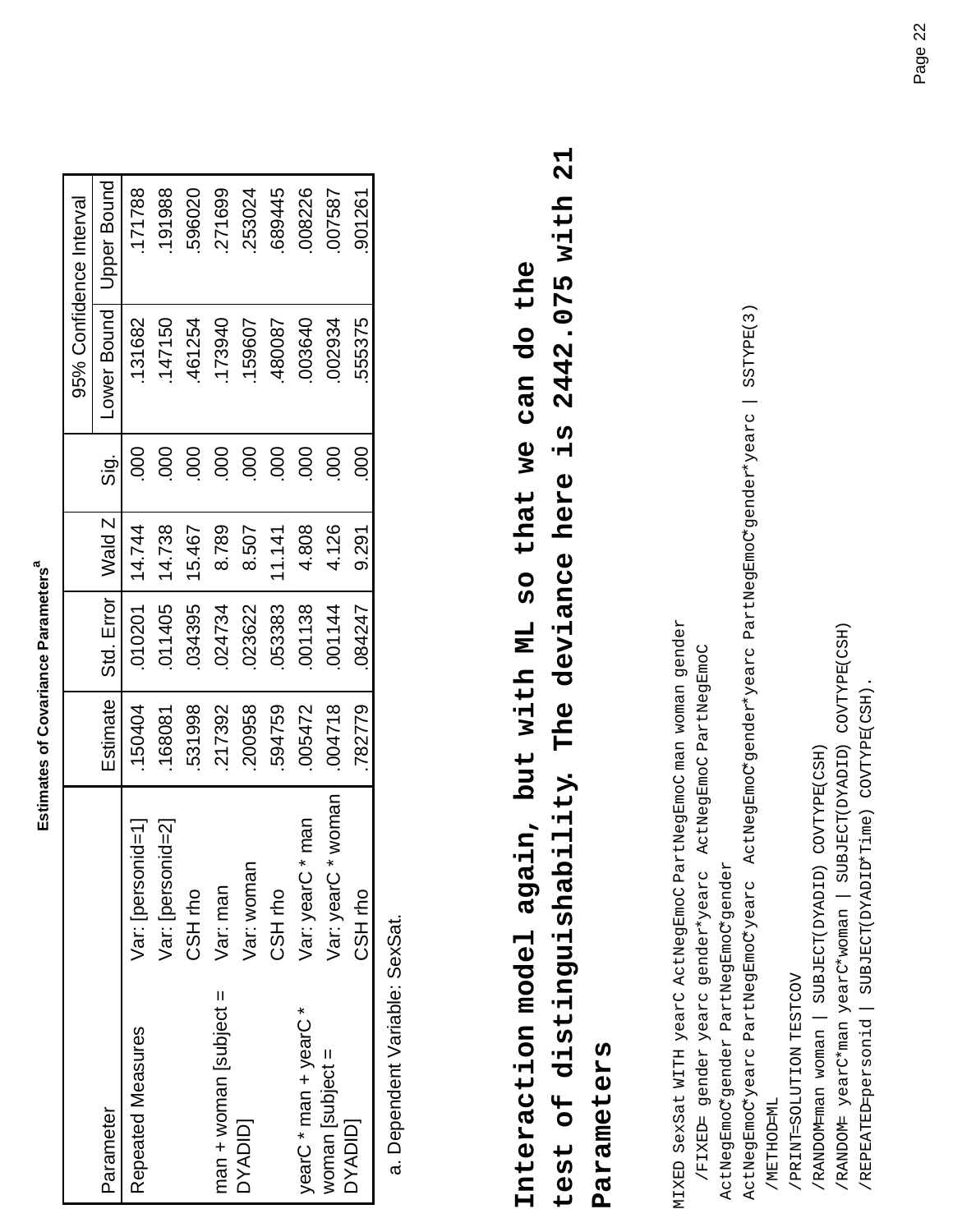| ω |   |
|---|---|
|   |   |
| Č | ı |
|   |   |
| ć | j |
| ٢ |   |
|   |   |
|   |   |
| Ξ |   |
|   |   |
|   |   |
|   | í |
|   |   |
|   |   |
|   |   |
|   | E |
|   |   |
|   |   |

|                      |                          |                   | Covariance    | Number of      |                   |
|----------------------|--------------------------|-------------------|---------------|----------------|-------------------|
|                      |                          | Number of Levels  | Structure     | Parameters     | Subject Variables |
| <b>Fixed Effects</b> | Intercept                |                   |               |                |                   |
|                      | gender                   |                   |               |                |                   |
|                      | yearC                    |                   |               |                |                   |
|                      | yearC * gender           |                   |               |                |                   |
|                      | ActNegEmoC               |                   |               |                |                   |
|                      | PartNegEmoC              |                   |               |                |                   |
|                      | ActNegEmoC * gender      |                   |               |                |                   |
|                      | PartNegEmoC * gender     |                   |               |                |                   |
|                      | yearC * ActNegEmoC       |                   |               |                |                   |
|                      | yearC * PartNegEmoC      |                   |               |                |                   |
|                      | yearC * ActNegEmoC *     |                   |               |                |                   |
|                      | gender                   |                   |               |                |                   |
|                      | ×<br>yearC * PartNegEmoC |                   |               |                |                   |
|                      | gender                   |                   |               |                |                   |
| Random Effects       | $man + women$            | $\mathbf{\Omega}$ | Heterogeneous | က              | <b>UNAYO</b>      |
|                      |                          |                   | Compound      |                |                   |
|                      |                          |                   | Symmetry      |                |                   |
|                      | yearC * man + yearC *    | $\mathbf{\Omega}$ | Heterogeneous | က              | <b>UNAYO</b>      |
|                      | woman                    |                   | Compound      |                |                   |
|                      |                          |                   | Symmetry      |                |                   |
| Repeated Effects     | personid                 | $\mathbf{\Omega}$ | Heterogeneous | က              | DYADID * Time     |
|                      |                          |                   | Compound      |                |                   |
|                      |                          |                   | Symmetry      |                |                   |
| Total                |                          | $\frac{8}{1}$     |               | $\overline{2}$ |                   |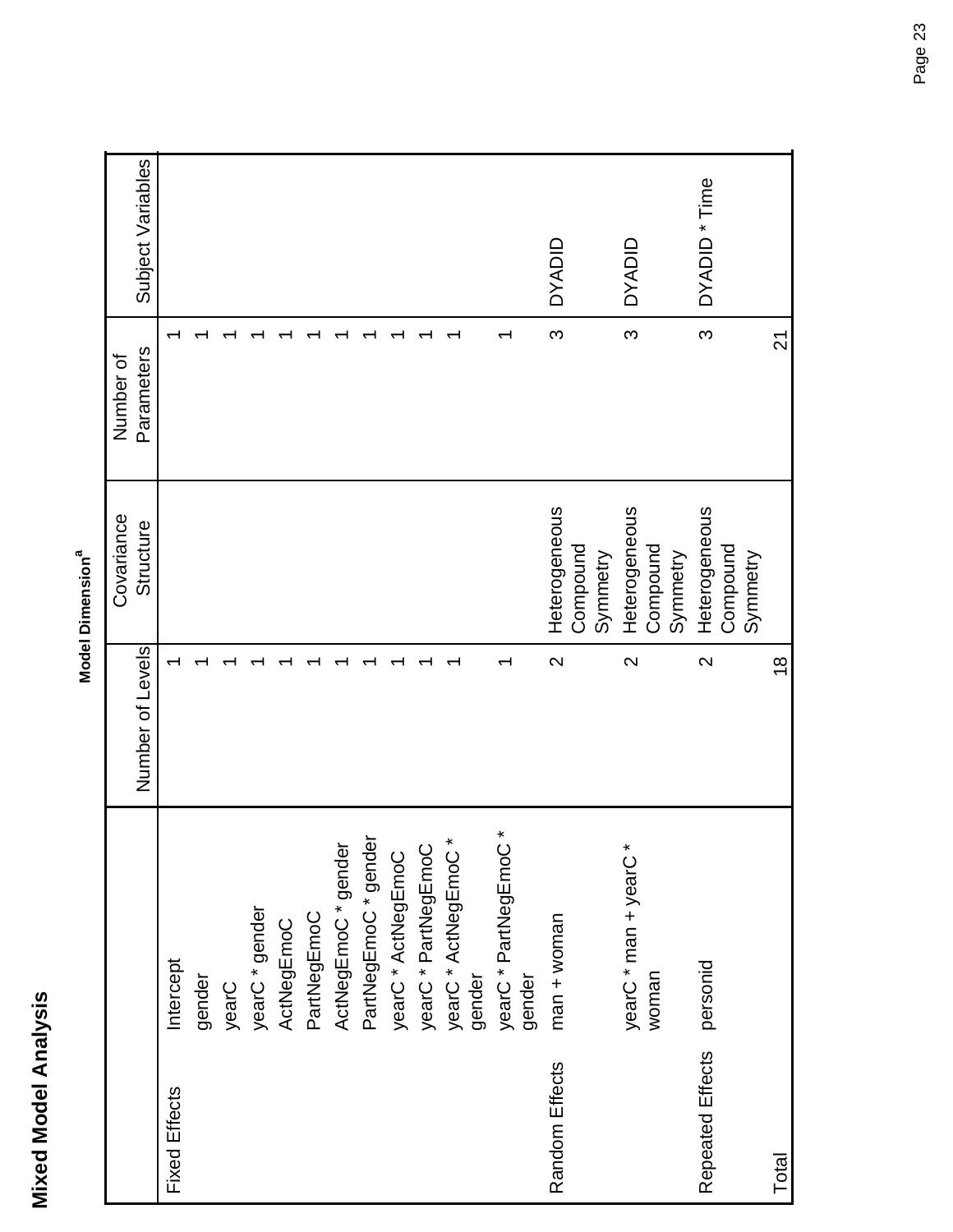#### **Model Dimension**<sup>a</sup> **Model Dimensiona**

|                      |                                 | Number of<br>Subjects |
|----------------------|---------------------------------|-----------------------|
| <b>Fixed Effects</b> | Intercept                       |                       |
|                      | gender                          |                       |
|                      | yearC                           |                       |
|                      | yearC * gender                  |                       |
|                      | ActNegEmoC                      |                       |
|                      | PartNegEmoC                     |                       |
|                      | ActNegEmoC*gender               |                       |
|                      | PartNegEmoC * gender            |                       |
|                      | yearC * ActNegEmoC              |                       |
|                      | yearC * PartNegEmoC             |                       |
|                      | yearC * ActNegEmoC *<br>gender  |                       |
|                      |                                 |                       |
|                      | yearC * PartNegEmoC *<br>gender |                       |
|                      |                                 |                       |
| Random Effects       | $man + woman$                   |                       |
|                      |                                 |                       |
|                      | yearC * man + yearC *           |                       |
|                      | woman                           |                       |
| Repeated Effects     | personid                        | 871                   |
|                      |                                 |                       |
| Total                |                                 |                       |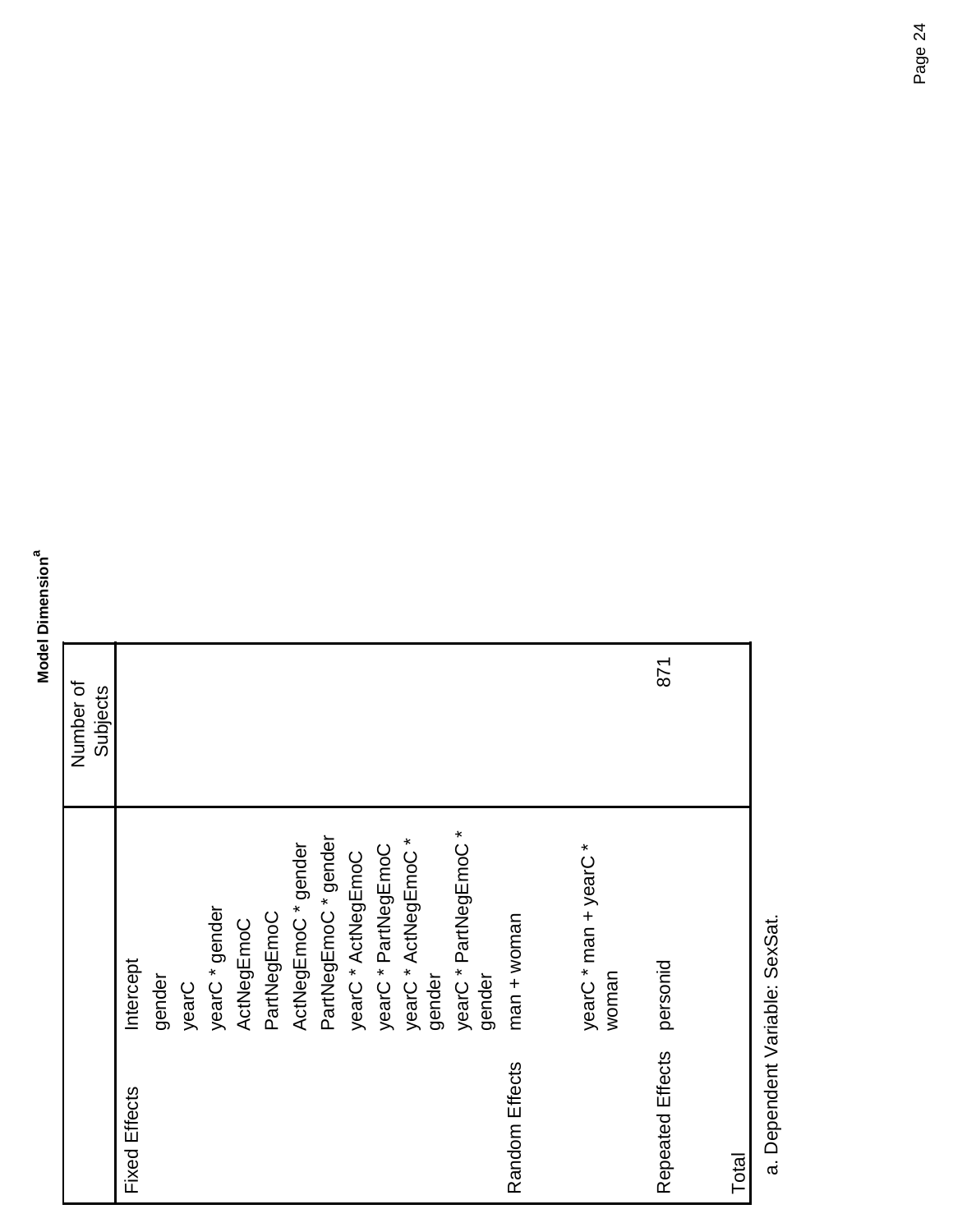#### Information Criteria<sup>a</sup> **Information Criteriaa**

| -2 Log Likelihood    | 2442.075 |
|----------------------|----------|
| Akaike's Information | 2484.075 |
| Criterion (AIC)      |          |
| Hurvich and Tsai's   | 2484.612 |
| Criterion (AICC)     |          |
| Bozdogan's Criterion | 2619.769 |
| <b>CAIC)</b>         |          |
| Schwarz's Bayesian   | 2598.769 |
| Criterion (BIC)      |          |

The information criteria are displayed<br>in smaller-is-better form. The information criteria are displayed in smaller-is-better form.

Dependent Variable: SexSat. a. Dependent Variable: SexSat.

#### **Fixed Effects Fixed Effects**

# Type III Tests of Fixed Effects<sup>a</sup> **Type III Tests of Fixed Effects**

| Source                                         | Numerator df | Denominator df | ц         | $\frac{1}{5}$ |
|------------------------------------------------|--------------|----------------|-----------|---------------|
| Intercept                                      |              | 218.077        | 12710.358 | 000           |
| gender                                         |              | 217.919        | .005      | .945          |
| yearC                                          |              | 217.954        | 13.055    | 800           |
| yearC * gender                                 |              | 218.257        | 1.178     | 279           |
| ActNegEmoC                                     |              | 336.219        | 35.205    | 000           |
| PartNegEmoC                                    |              | 335.333        | 7.309     | 007           |
| ActNegEmoC * gender                            |              | 315.479        | 2.459     | 118           |
| PartNegEmoC* gender                            |              | 314.851        | .719      | 397           |
| yearC * ActNegEmoC                             |              | 316.756        | .015      | 501           |
| yearC * PartNegEmoC                            |              | 316.716        | 019       | 889           |
| yearC * ActNegEmoC * gender                    |              | 298.287        | 879       | 349           |
| yearC * PartNegEmoC * gender                   |              | 298.285        | 1.344     | 247           |
| . Personal and the contract of the contract of |              |                |           |               |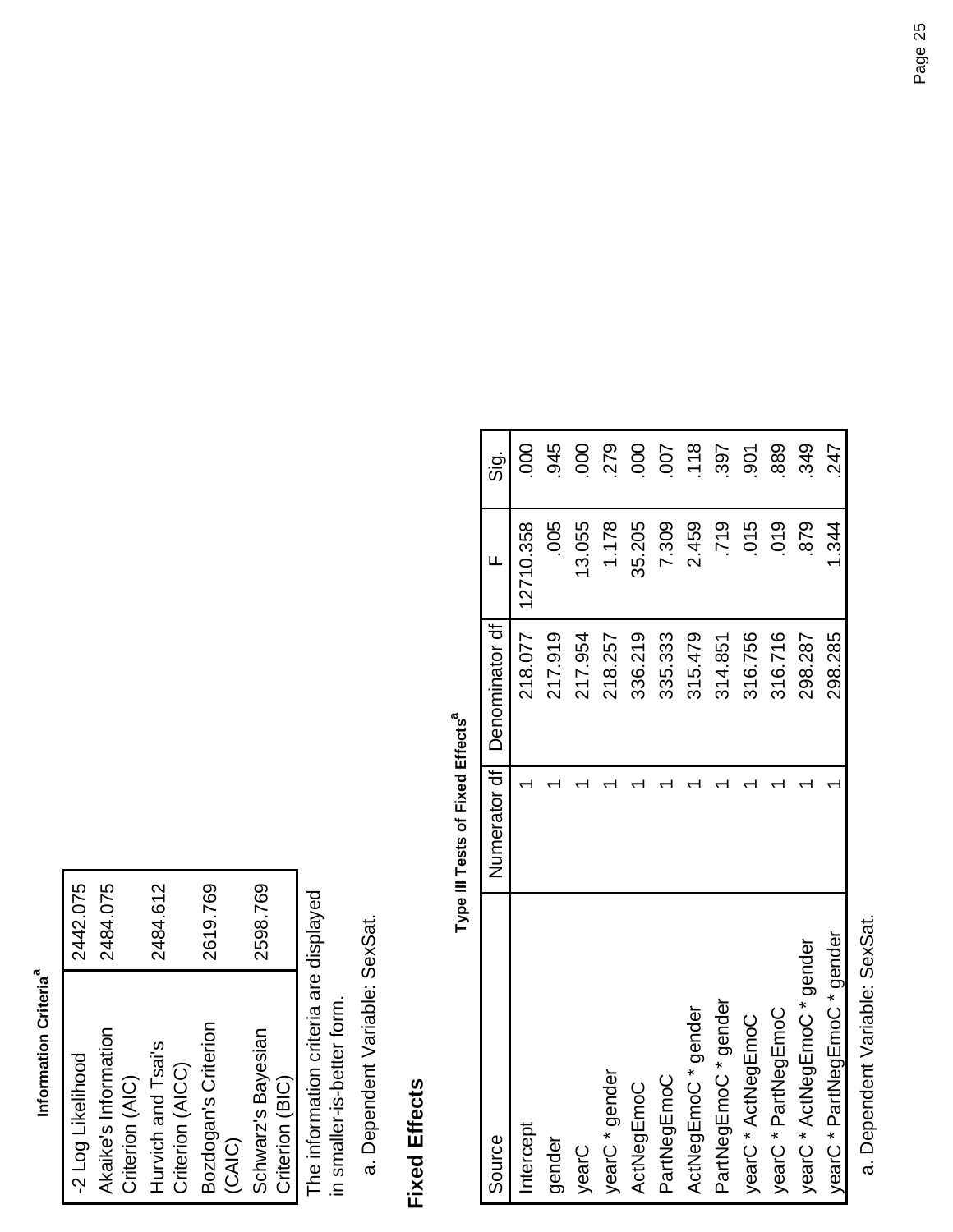Estimates of Fixed Effects<sup>a</sup> **Estimates of Fixed Effects<sup>a</sup>** 

|                              |                   |            |         |          |                |             | 95% Confidence Interval |
|------------------------------|-------------------|------------|---------|----------|----------------|-------------|-------------------------|
| Parameter                    | Estimate          | Std. Error | đ       |          | $\frac{1}{5}$  | Lower Bound | Upper Bound             |
| Intercept                    | 3.368522          | 029879     | 218.077 | 112.740  | $\frac{8}{2}$  | 3.309634    | 3.427410                |
| gender                       | 001048            | 015310     | 217.919 | .068     | 945            | $-029127$   | 031223                  |
| yearC                        | 023184<br>ب<br>آ  | 006416     | 217.954 | $-3.613$ | 000            | -.035830    | $-010538$               |
| yearC * gender               | .003231           | 002977     | 218.257 | 1.085    | 279            | -.002637    | 009099                  |
| ActNegEmoC                   | 386854<br>بہ<br>آ | 149469     | 336.219 | 5.933    | 000            | $-1.180866$ | $-592841$               |
| PartNegEmoC                  | -.404670          | 149679     | 335.333 | $-2.704$ | 500            | -.699098    | $-110241$               |
| ActNegEmoC * gender          | 242509            | 154650     | 315.479 | 1.568    | .118           | $-061766$   | 546784                  |
| PartNegEmoC * gender         | 31284             | 154853     | 314.851 | $-0.848$ | 397            | $-435962$   | 173393                  |
| yearC * ActNegEmoC           | 003899            | 031437     | 316.756 | .124     | $\overline{5}$ | -.057953    | 065751                  |
| yearC * PartNegEmoC          | 004375            | 031451     | 316.716 | $-139$   | 889            | $-066255$   | 057504                  |
| yearC * ActNegEmoC * gender  | 030600            | 032629     | 298.287 | $-938$   | 349            | $-094812$   | 033613                  |
| yearC * PartNegEmoC * gender | 037843            | 032642     | 298.285 | 1.159    | 247            | 026396      | 102081                  |

# **Covariance Parameters Covariance Parameters**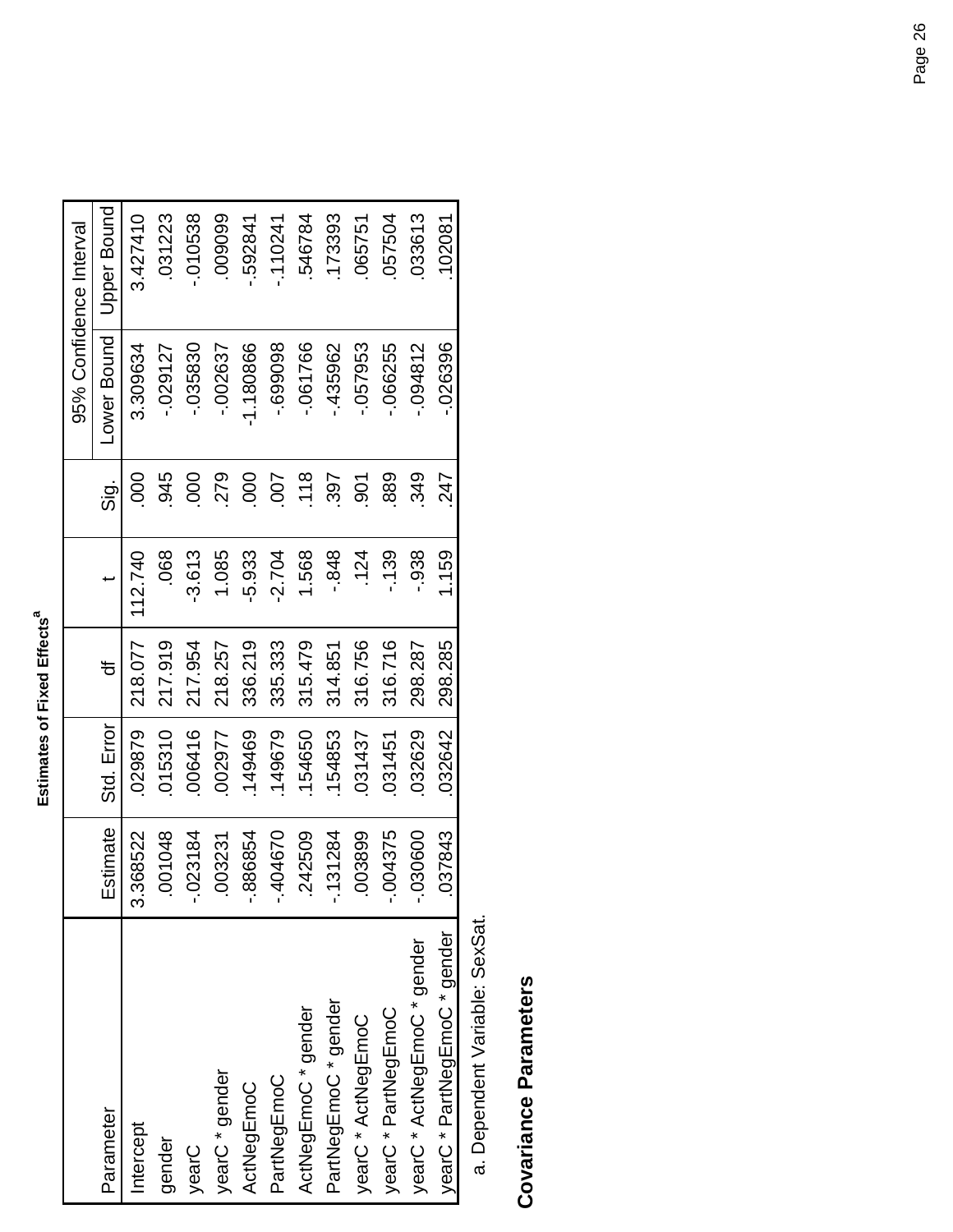| i           |
|-------------|
|             |
|             |
|             |
|             |
|             |
|             |
|             |
| ı           |
| İ           |
| I<br>l      |
|             |
| ï           |
|             |
|             |
|             |
|             |
| ı           |
| l<br>ı<br>٠ |
| í           |
| ı           |
|             |
|             |
|             |
|             |
| i           |
| ١           |
|             |
|             |
|             |
|             |
|             |
|             |
|             |
| í           |
|             |
|             |
|             |

|                       |                       |          |                     |        |             |             | 95% Confidence Interval |
|-----------------------|-----------------------|----------|---------------------|--------|-------------|-------------|-------------------------|
| Parameter             |                       | Estimate | Std. Error   Wald Z |        | <u>.ດັ່</u> | -ower Bound | Upper Bound             |
| Repeated Measures     | Var: [personid=1]     | 150403   | 010201              | 14.744 | 000         | 131681      | 171786                  |
|                       | Var: [personid=2]     | 168080   | 011405              | 14.738 | 000         | 147150      | 191988                  |
|                       | CSH <sub>ro</sub>     | 531997   | 034395              | 15.467 | 80          | 461254      | 596018                  |
| $man + won$ subject = | Var: man              | 213881   | 024230              | 8.827  | 000         | 171294      | 267057                  |
| <b>DYADID</b>         | Var: woman            | 197615   | 023143              | 8.539  | 000         | 157084      | 248603                  |
|                       | CSH <sub>ro</sub>     | 594933   | 053164              | 11.190 | 000         | 480767      | 689265                  |
| yearC * man + yearC * | man<br>Var: yearC *   | 005319   | 001117              | 4.760  | 000         | 003524      | 008029                  |
| woman [subject $=$    | voman<br>Var: yearC * | 004567   | 001123              | 4.066  | 800         | 002820      | 007396                  |
| <b>DYADID</b>         | CSH rho               | 787043   | 085207              | 9.237  | 80          | 554451      | 905588                  |
|                       |                       |          |                     |        |             |             |                         |

**Interaction model with negative emotionality that drops**  Interaction model with negative emotionality that drops **gender for test of distinguishability.**  gender for test of distinguishability.

**12 parameters. So the omnibus test of distinguishability is 7.103, df Runs using ML for the deviance testThe deviance here is 2449.178 with**  2449.178 with 12 parameters. So the omnibus test of distinguishability is 7.103, df Runs using ML for the deviance testThe deviance here is

**= 9, n.s.**   $9, n. s.$  $\mathbf{u}$ 

MIXED SexSat WITH yearC ActNegEmoC PartNegEmoC man woman gender MIXED SexSat WITH yearC ActNegEmoC PartNegEmoC man woman gender /FIXED= yearc ActNegEmoC PartNegEmoC /FIXED= yearc ActNegEmoC PartNegEmoC

 ActNegEmoC\*yearc PartNegEmoC\*yearc | SSTYPE(3) | SSTYPE(3) ActNegEmoC\*yearc PartNegEmoC\*yearc

 /METHOD=ML /METHOD=ML

 /RANDOM=man woman | SUBJECT(DYADID) COVTYPE(CS) /RANDOM-man woman | SUBJECT(DYADID) COVTYPE(CS) /PRINT=SOLUTION TESTCOV / PRINT=SOLUTION TESTCOV

 /RANDOM= yearC\*man yearC\*woman | SUBJECT(DYADID) COVTYPE(CS) /RANDOM= yearC\*man yearC\*woman | SUBJECT(DYADID) COVTYPE(CS)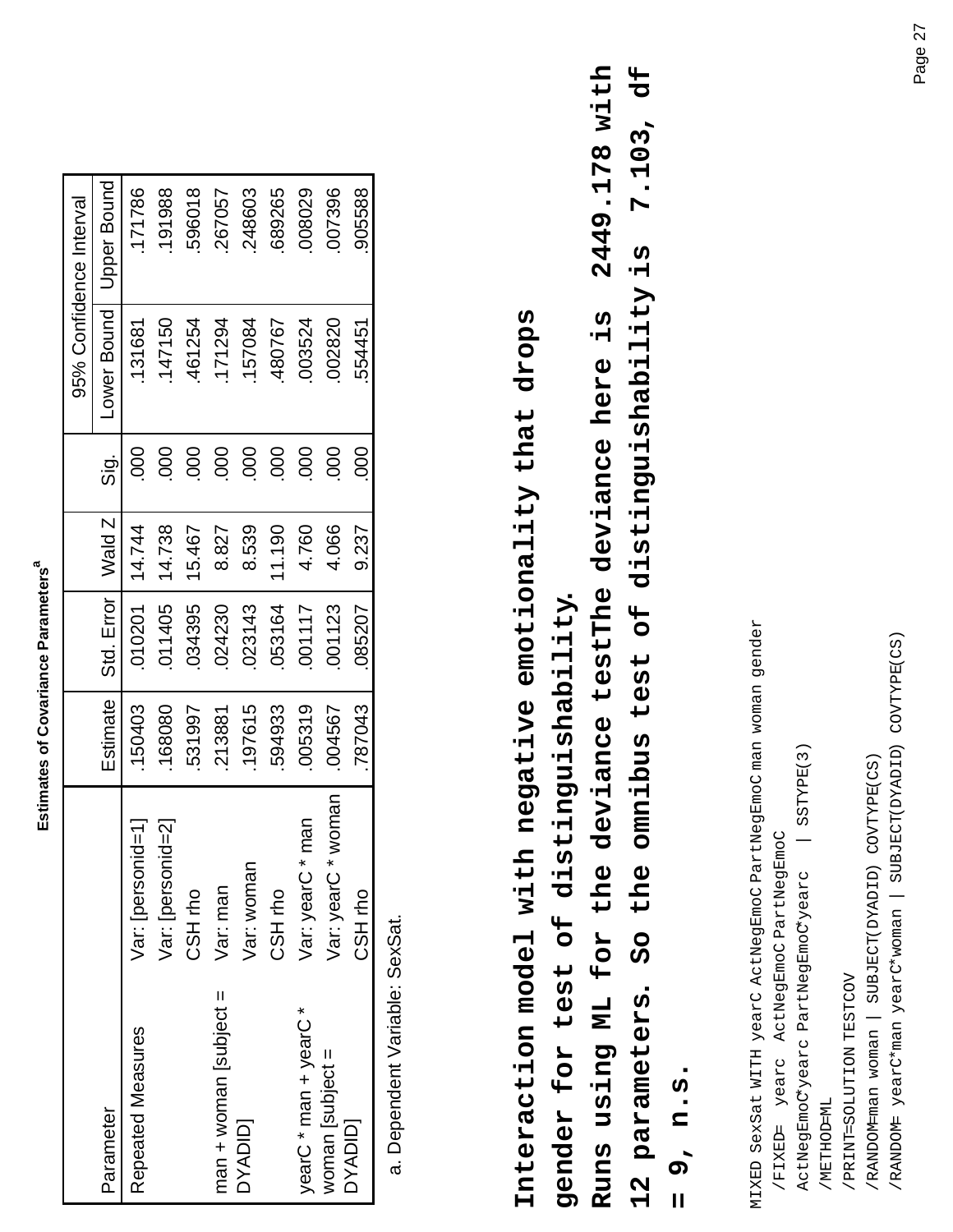# **Mixed Model Analysis Mixed Model Analysis**

|           | π |
|-----------|---|
|           |   |
|           |   |
|           |   |
|           |   |
|           |   |
|           |   |
|           |   |
|           |   |
|           |   |
| ֡֡֡֡֡֡֡֡֡ |   |
|           |   |
|           |   |
|           |   |
|           |   |

|                           |                                             |                         | Covariance           | Number of               |                   |
|---------------------------|---------------------------------------------|-------------------------|----------------------|-------------------------|-------------------|
|                           |                                             | Number of Levels        | Structure            | Parameters              | Subject Variables |
| <b>Fixed Effects</b>      | Intercept                                   |                         |                      |                         |                   |
|                           | yearC                                       |                         |                      |                         |                   |
|                           | ActNegEmoC                                  |                         |                      |                         |                   |
|                           | PartNegEmoC                                 |                         |                      |                         |                   |
|                           | yearC * ActNegEmoC                          |                         |                      |                         |                   |
|                           | yearC * PartNegEmoC                         |                         |                      |                         |                   |
| Random Effects            | $man + womanb$                              | $\overline{\mathsf{C}}$ | Compound             | $\overline{\mathsf{C}}$ | <b>OYADID</b>     |
|                           |                                             |                         | Symmetry             |                         |                   |
|                           | yearC * man + yearC *<br>woman <sup>b</sup> | $\mathsf{N}$            | Compound<br>Symmetry | $\overline{\mathsf{C}}$ | <b>OVADID</b>     |
|                           |                                             |                         |                      |                         |                   |
| Repeated Effects personid |                                             | $\overline{\mathsf{C}}$ | Compound             | $\overline{\mathsf{N}}$ | DYADID * Time     |
|                           |                                             |                         | Symmetry             |                         |                   |
| Total                     |                                             | $\frac{2}{1}$           |                      | $\frac{2}{3}$           |                   |
|                           |                                             |                         |                      |                         |                   |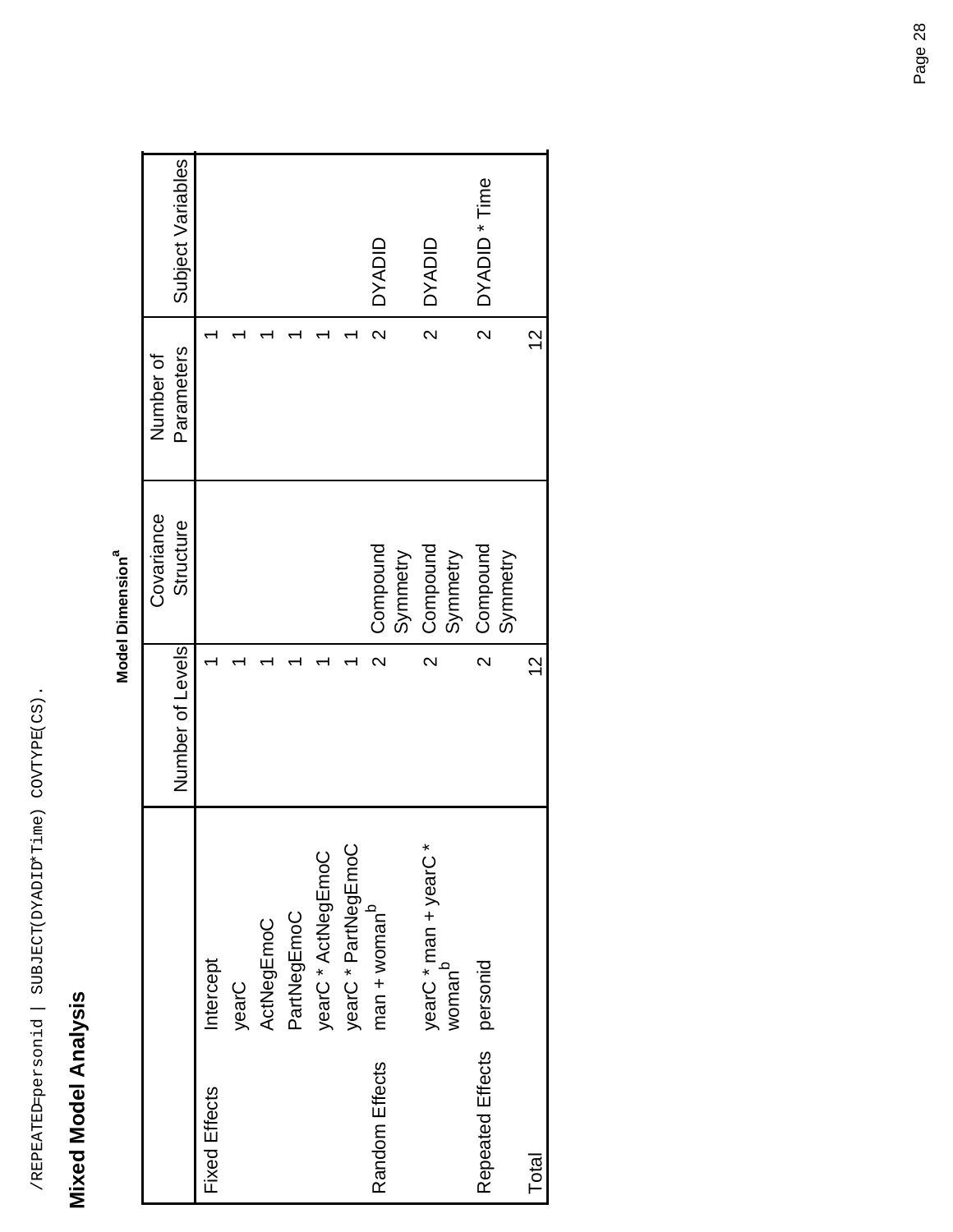|                      |                                             | Number of |
|----------------------|---------------------------------------------|-----------|
|                      |                                             | Subjects  |
| <b>Fixed Effects</b> | ntercept                                    |           |
|                      | yearC                                       |           |
|                      | ActNegEmoC                                  |           |
|                      | PartNegEmoC                                 |           |
|                      | yearC * ActNegEmoC                          |           |
|                      | yearC * PartNegEmoC                         |           |
| Random Effects       | $man + womanb$                              |           |
|                      |                                             |           |
|                      | yearC * man + yearC *<br>woman <sup>b</sup> |           |
|                      |                                             | 871       |
| Repeated Effects     | personid                                    |           |
| Total                |                                             |           |

As of version 11.5, the syntax rules for the RANDOM subcommand have changed. Your command syntax may yield results that differ b. As of version 11.5, the syntax rules for the RANDOM subcommand have changed. Your command syntax may yield results that differ from those produced by prior versions. If you are using version 11 syntax, please consult the current syntax reference guide for more from those produced by prior versions. If you are using version 11 syntax, please consult the current syntax reference guide for more information. information.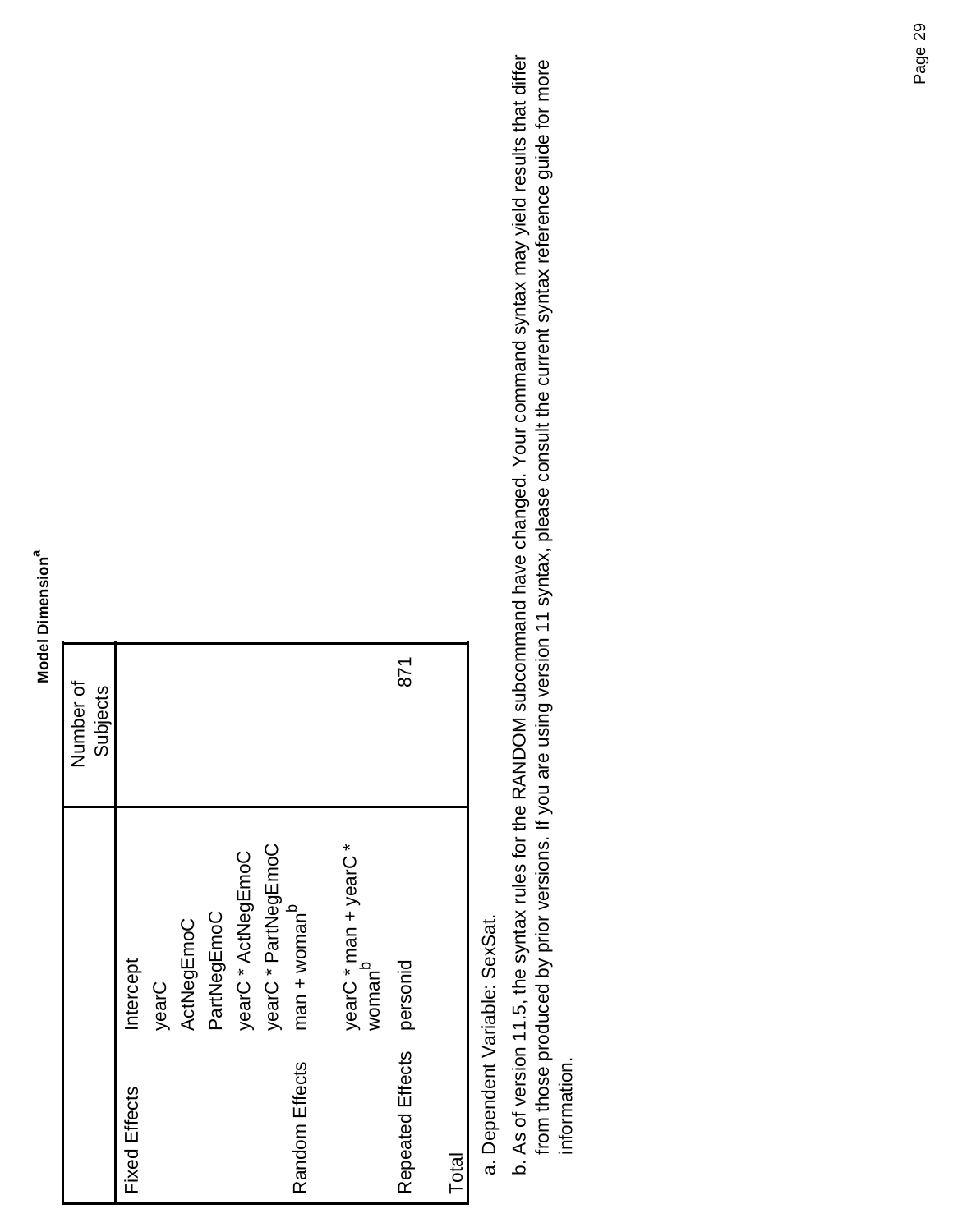#### Information Criteria<sup>a</sup> **Information Criteriaa**

| -2 Log Likelihood    | 2449.178 |
|----------------------|----------|
| Akaike's Information | 2473.178 |
| Criterion (AIC)      |          |
| Hurvich and Tsai's   | 2473.359 |
| Criterion (AICC)     |          |
| Bozdogan's Criterion | 2550.718 |
| CAIC)                |          |
| Schwarz's Bayesian   | 2538.718 |
| Criterion (BIC)      |          |

The information criteria are displayed<br>in smaller-is-better form. The information criteria are displayed in smaller-is-better form.

Dependent Variable: SexSat. a. Dependent Variable: SexSat.

#### **Fixed Effects Fixed Effects**

Type III Tests of Fixed Effects<sup>a</sup> **Type III Tests of Fixed Effects** 

| Source              | Numerator df   Denominator df |                     | <u>່ອ່</u>     |
|---------------------|-------------------------------|---------------------|----------------|
| Intercept           |                               | 218.064   12605.170 | 80             |
| vearC               | 217.989                       | 12.882              | $\overline{5}$ |
| ActNegEmoC          | 336.007                       | 34.036              | 800            |
| PartNegEmoC         | 336.029                       | 7.055               | $\frac{8}{2}$  |
| yearC * ActNegEmoC  | 317.117                       | 005                 | 946            |
| vearC * PartNegEmoC | 317.260                       | .037                | 847            |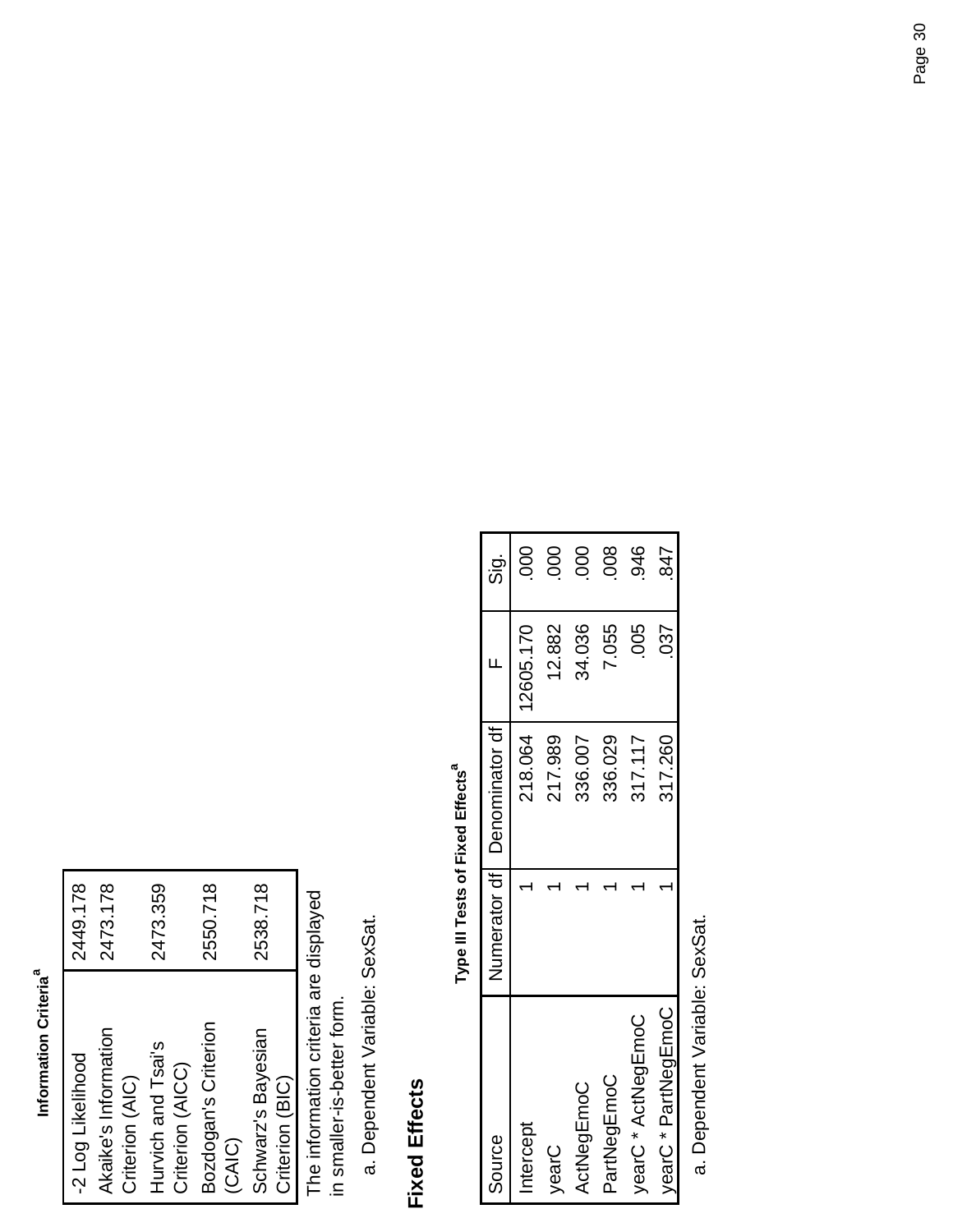| ٨                  |
|--------------------|
| ŗ                  |
| $\vdots$<br>ì<br>ı |
| 5<br>Ċ             |
| ֚֚֬                |

|                     |             |                       |                |          |                                     |           | 95% Confidence Interval   |
|---------------------|-------------|-----------------------|----------------|----------|-------------------------------------|-----------|---------------------------|
| Parameter           |             | Estimate   Std. Error |                |          | $\frac{\dot{\sigma}}{\dot{\Omega}}$ |           | Lower Bound   Upper Bound |
| Intercept           | 367965<br>ო |                       | 029998 218.064 | 112.273  |                                     | 3.308842  | 3.427088                  |
| yearC               | $-023094$   | 006434                | 217.989        | -3.589   | 000                                 | .035776   | 010412                    |
| ActNegEmoC          | 874452      | 149888                | 336.007        | -5.834   | 000                                 | -1.169288 | 579615                    |
| PartNegEmoC         | 398131      | 149890                | 336.029        | $-2.656$ | 800                                 | .692973   | $-103290$                 |
| yearC * ActNegEmoC  | 002148      | 031486                | 1317.117       | 068      | 946                                 | 059800    | 064097                    |
| yearC * PartNegEmoC | 006085      |                       | 031491 317.260 | $-193$   | 847                                 | 068042    | )55873                    |

# **Covariance Parameters Covariance Parameters**

Estimates of Covariance Parameters<sup>a</sup> **Estimates of Covariance Parameters**<sup>a</sup>

|                             |                    |        |                                |        |               |             | 95% Confidence Interval |
|-----------------------------|--------------------|--------|--------------------------------|--------|---------------|-------------|-------------------------|
| Parameter                   |                    |        | Estimate   Std. Error   Wald Z |        | $\frac{1}{2}$ | Lower Bound | Upper Bound             |
| Repeated Measures           | CS diagonal offset | 074663 | 05069                          | 14.729 |               | 065360      | 0625290                 |
|                             | CS covariance      | 084570 | 008646                         | 9.781  | 000           | 067623      | 101516                  |
| $man + woman$ subject =     | CS diagonal offset | 083781 | 109902                         | 8.461  | 000           | 766457      | 105621                  |
| DYADID <sub>1</sub>         | CS covariance      | 123740 | 019536                         | 6.334  | 000           | 085450      | 162030                  |
| yearC * man + yearC *       | CS diagonal offset | 001085 | <b>1000417</b>                 | 2.603  | 800           | 000511      | 002305                  |
| woman [subject =<br>DYADID] | CS covariance      | 003921 | 000941                         | 4.166  | 80            | 002076      | 005766                  |

Dependent Variable: SexSat. a. Dependent Variable: SexSat.

# **Final Growth Model - indistinguishable but with Actor and**  Final Growth Model - indistinguishable but with Actor and Partner Negative Emotionality **Partner Negative Emotionality**

MIXED SexSat WITH yearC ActNegEmoC PartNegEmoC man woman gender MIXED SexSat WITH yearC ActNegEmoC PartNegEmoC man woman gender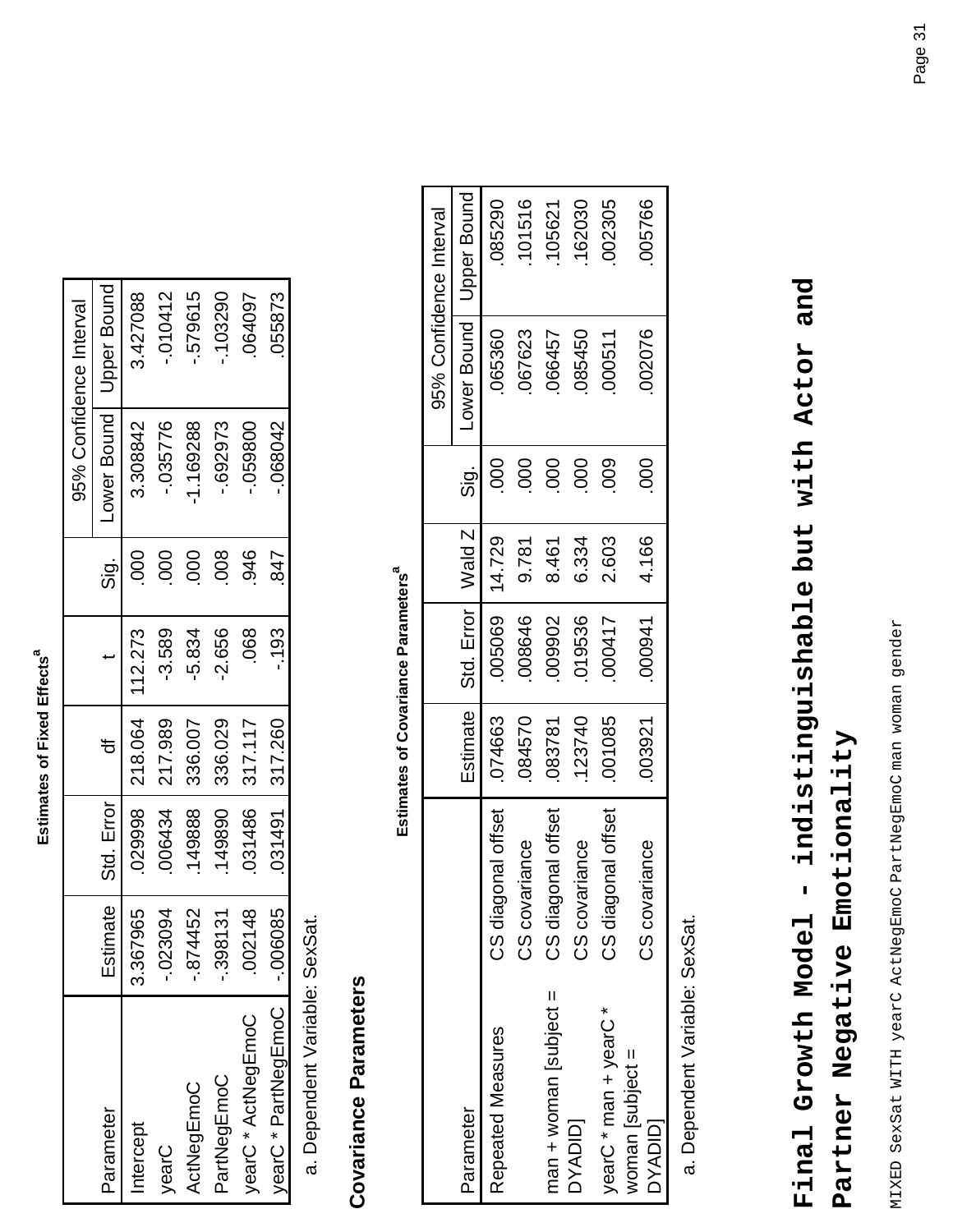ActNegEmoC\*yearc PartNegEmoC\*yearc | SSTYPE(3) SSTYPE(3) /FIXED= yearc ActNegEmoC PartNegEmoC /FIXED= yearc ActNegEmoC PartNegEmoC ActNegEmoCyearc PartNegEmoCyearc

 /PRINT=SOLUTION TESTCOV /PRINT=SOLUTION TESTCOV /METHOD=REML /METHOD=REML

 /RANDOM=man woman | SUBJECT(DYADID) COVTYPE(CS) /RANDOM-man woman | SUBJECT(DYADID) COVTYPE(CS)

 /RANDOM= yearC\*man yearC\*woman | SUBJECT(DYADID) COVTYPE(CS) /RANDOM= yearC\*man yearC\*woman | SUBJECT(DYADID) COVTYPE(CS)

/REPEATED=personid | SUBJECT(DYADID\*Time) COVTYPE(CS). /REPEATED=personid | SUBJECT(DYADID\*Time) COVTYPE(CS).

# **Mixed Model Analysis Mixed Model Analysis**

|                      |                                                |                         | Model Dimension      |                         |                   |
|----------------------|------------------------------------------------|-------------------------|----------------------|-------------------------|-------------------|
|                      |                                                |                         | Covariance           | Number of               |                   |
|                      |                                                | Number of Levels        | Structure            | Parameters              | Subject Variables |
| <b>Fixed Effects</b> | Intercept                                      |                         |                      |                         |                   |
|                      | yearC                                          |                         |                      |                         |                   |
|                      | ActNegEmoC                                     |                         |                      |                         |                   |
|                      | PartNegEmoC                                    |                         |                      |                         |                   |
|                      | yearC * ActNegEmoC                             |                         |                      |                         |                   |
|                      | yearC * PartNegEmoC                            |                         |                      |                         |                   |
| Random Effects       | $man + womanb$                                 | $\overline{\mathsf{C}}$ | Compound             | $\overline{\mathsf{C}}$ | <b>OYADID</b>     |
|                      |                                                |                         | Symmetry             |                         |                   |
|                      | ×<br>yearC * man + yearC<br>woman <sup>b</sup> | $\overline{\mathsf{C}}$ | Compound<br>Symmetry | $\overline{\mathsf{C}}$ | <b>DYADID</b>     |
| Repeated Effects     | personid                                       | $\overline{\mathsf{C}}$ | Compound<br>Symmetry | $\overline{\mathsf{C}}$ | DYADID * Time     |
| <b>Total</b>         |                                                | $\frac{2}{3}$           |                      | $\frac{2}{1}$           |                   |
|                      |                                                |                         |                      |                         |                   |

#### Model Dimension<sup>a</sup> **Model Dimensiona**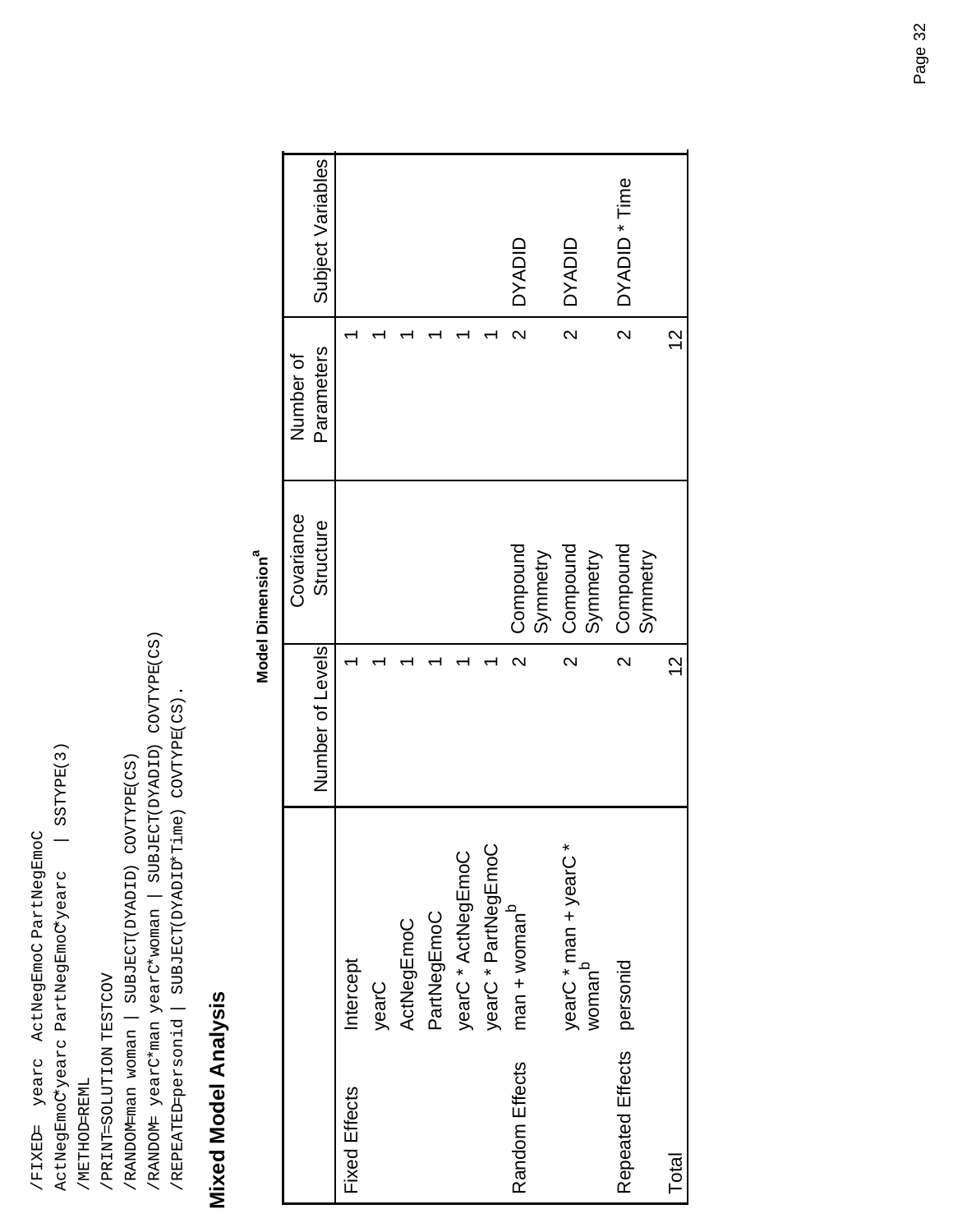|                      |                                             | Number of |
|----------------------|---------------------------------------------|-----------|
|                      |                                             | Subjects  |
| <b>Fixed Effects</b> | ntercept                                    |           |
|                      | yearC                                       |           |
|                      | ActNegEmoC                                  |           |
|                      | PartNegEmoC                                 |           |
|                      | yearC * ActNegEmoC                          |           |
|                      | yearC * PartNegEmoC                         |           |
| Random Effects       | $man + womanb$                              |           |
|                      |                                             |           |
|                      | yearC * man + yearC *<br>woman <sup>b</sup> |           |
| Repeated Effects     | personid                                    | 871       |
|                      |                                             |           |
| Total                |                                             |           |

As of version 11.5, the syntax rules for the RANDOM subcommand have changed. Your command syntax may yield results that differ b. As of version 11.5, the syntax rules for the RANDOM subcommand have changed. Your command syntax may yield results that differ from those produced by prior versions. If you are using version 11 syntax, please consult the current syntax reference guide for more from those produced by prior versions. If you are using version 11 syntax, please consult the current syntax reference guide for more information. information.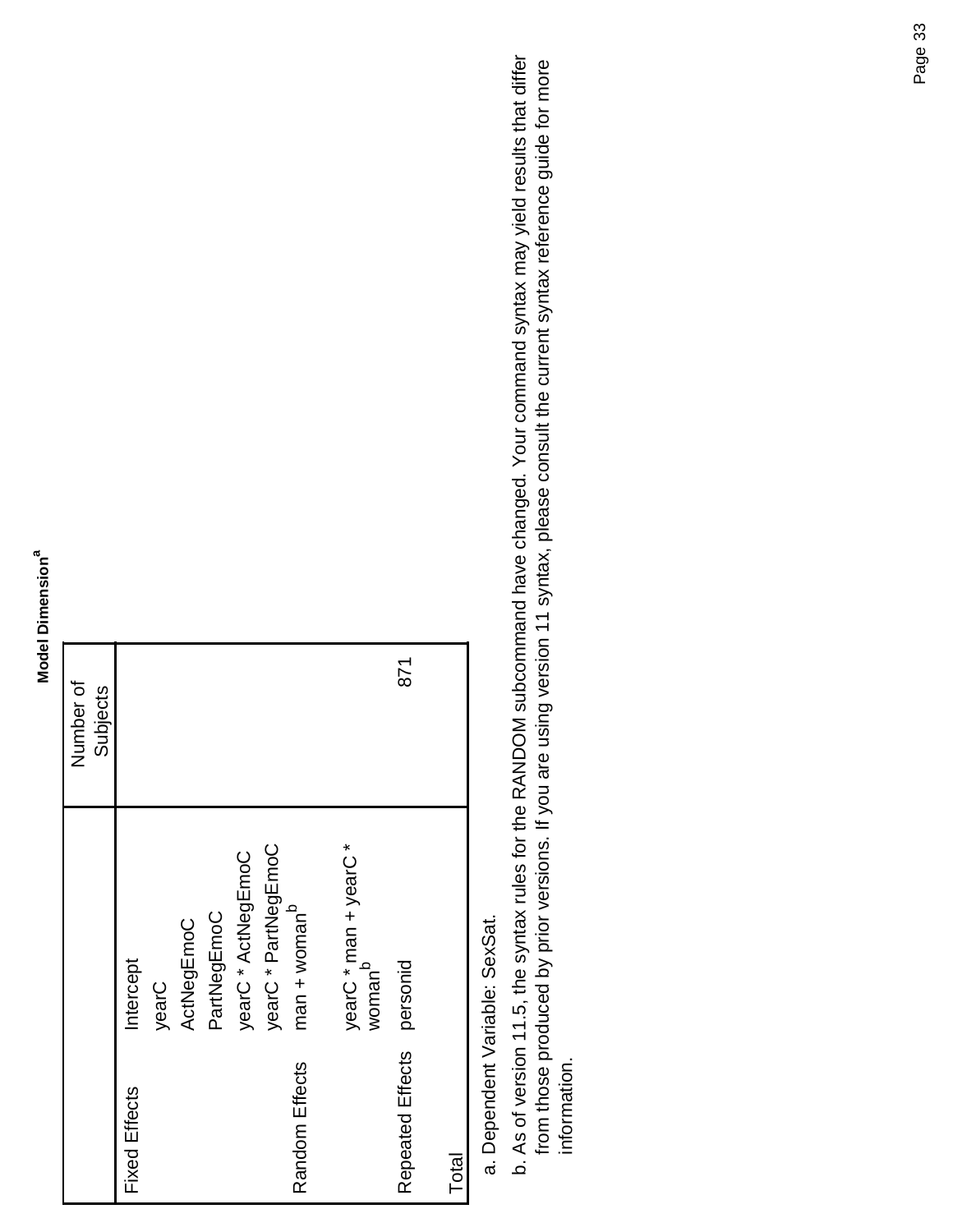#### Information Criteria<sup>a</sup> **Information Criteriaa**

| -2 Restricted Log    | 2477.480 |
|----------------------|----------|
| Likelihood           |          |
| Akaike's Information | 2489.480 |
| Criterion (AIC)      |          |
| Hurvich and Tsai's   | 2489.528 |
| Criterion (AICC)     |          |
| Bozdogan's Criterion | 2528.229 |
| <b>CAIC</b>          |          |
| Schwarz's Bayesian   | 2522.229 |
| Criterion (BIC)      |          |

The information criteria are displayed<br>in smaller-is-better form. The information criteria are displayed in smaller-is-better form.

Dependent Variable: SexSat. a. Dependent Variable: SexSat.

#### **Fixed Effects Fixed Effects**

Type III Tests of Fixed Effects<sup>a</sup> **Type III Tests of Fixed Effects** 

| Source              | Numerator df   Denominator df |                     | $\frac{\dot{\sigma}}{\dot{\Omega}}$ |
|---------------------|-------------------------------|---------------------|-------------------------------------|
| ntercept            |                               | 216.063   12489.488 |                                     |
| VearC               | 215.989                       | 12.762              | 80                                  |
| ActNegEmoC          | 332.587                       | 33.759              | 000                                 |
| PartNegEmoC         | 332.609                       | 6.998               | 009                                 |
| yearC * ActNegEmoC  | 313.881                       | 800                 | 946                                 |
| yearC * PartNegEmoC | 314.023                       | 037                 | 847                                 |